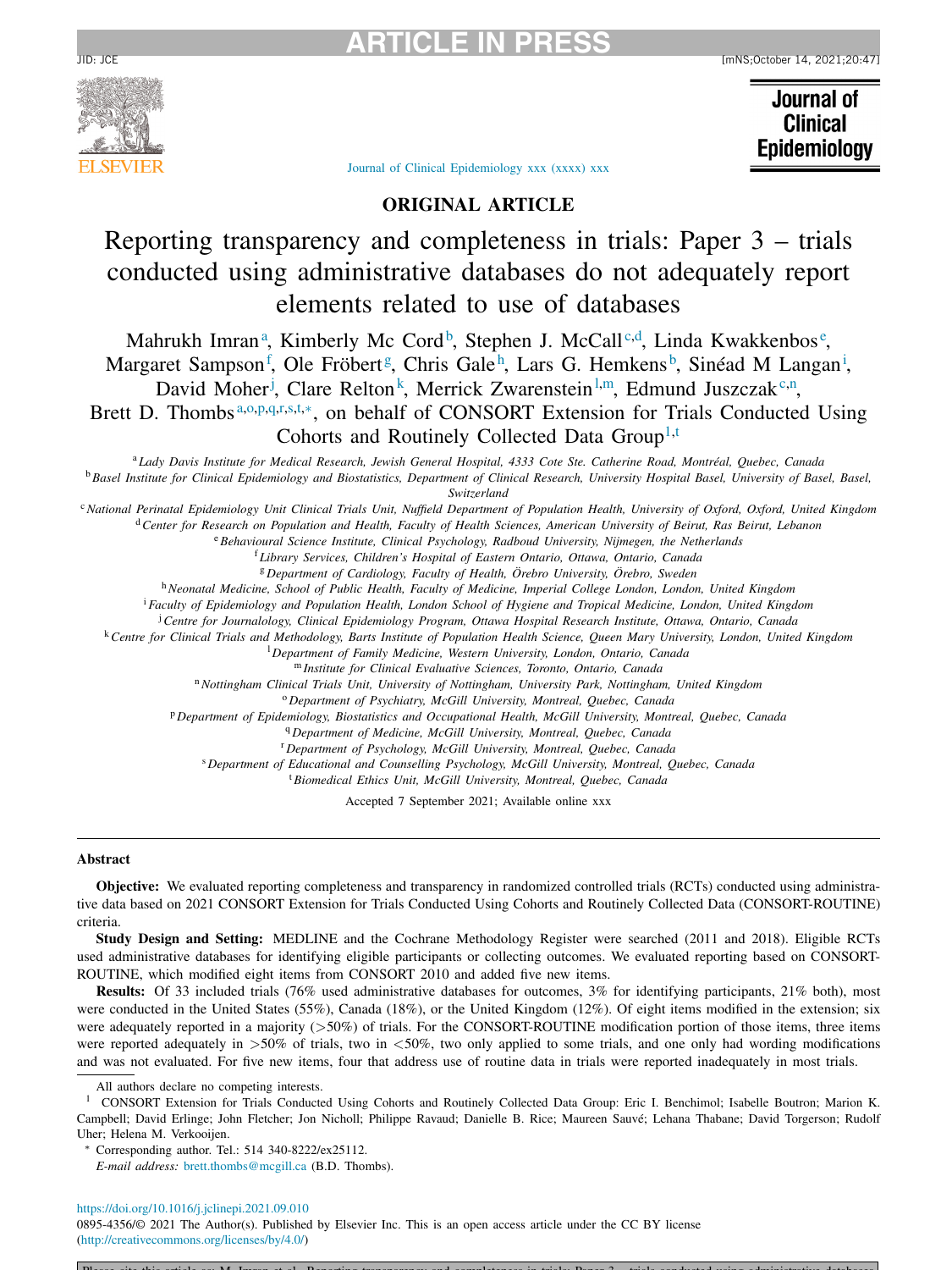#### 2 *M. Imran et al./ Journal of Clinical Epidemiology xxx (xxxx) xxx*

**Conclusion:** How administrative data are used in trials is often sub-optimally reported. CONSORT-ROUTINE uptake may improve reporting. © 2021 The Author(s). Published by Elsevier Inc. This is an open access article under the CC BY license [\(http://creativecommons.org/licenses/by/4.0/\)](http://creativecommons.org/licenses/by/4.0/)

*Key Words:* Administrative data; CONSORT; CONSORT-ROUTINE; Randomized controlled trials; Reporting guideline; Routinely collected data

# **What is new?**

# **Key Findings**

- Among items modified from the 2010 CONSORT statement, items on describing the use of an administrative database in the abstract (91%), including the administrative dataset in the statement of trial design (82%), and describing the source of outcome data (88%) were adequately reported in most trials; modifications related to how the use of administrative data may have influenced generalizability (21%) and funding of the database  $(6\%)$ were not reported adequately in most trials.
- New CONSORT-ROUTINE items on eligibility criteria for inclusion in the administrative database (6% adequate, 21% partially adequate), description of record linkages (3%, 33%), listing of codes and adjudication of outcomes (0%, 15%), and providing a full description of the administrative database (9%, 82%) were not reported adequately in most trials.

#### **What this study adds to what was known?**

• No previous studies have examined completeness and transparency of reporting of recent randomized controlled trials conducted using administrative databases published prior to the development of the CONSORT-ROUTINE statement.

### **What is the implication and what should change now?**

- The way in which administrative data are used in trials is often not reported adequately and may reduce utility of published trial reports.
- Authors should refer to the 2021 CONSORT Extension for Trials Conducted Using Cohorts and Routinely Collected Data (CONSORT-ROUTINE) for guidance on reporting of trials conducted using cohorts, registries, electronic health records, and administrative databases.

#### **1. Introduction**

There is growing interest in the use of administrative databases to evaluate health care interventions [\[1\].](#page-24-0) Health system administrative databases include information collected for administrative or billing purposes (e.g., Medicare data in the United States) that is routinely collected during clinic, hospital, laboratory, or pharmacy visits. These data can provide a readily available source of "real-world" data on a large population over expansive geographic regions [\[2\].](#page-24-0) Administrative databases are increasingly accessible to researchers and are being more frequently utilized in randomized controlled trials (RCTs) as an inexpensive and reliable resource of data at multiple stages of trials, from identifying and recruiting eligible participants to determining study outcomes [\[3,4\]](#page-24-0).

There are several possible advantages of using administrative data to conduct RCTs, such as more efficient identification and recruitment of participants, improved data collection and outcome ascertainment, and improved feasibility due to reductions in cost, time, and resources [\[5\].](#page-24-0) However, several factors must be considered in these types of RCTs. For instance, the accuracy of administrative data and potential for bias should be taken into account if complete data are not available for all potential trial participants. Many large administrative databases have been developed by governments and private insurers, primarily for financial and administrative purposes, rather than clinical research, and therefore vary in completeness and accuracy [\[3,6,7\]](#page-24-0). Characteristics of participants in an administrative database used to select trial participants and how well they match the true target population for the trial should be taken into consideration because the representativeness of trial participants is dependent on that of the administrative database. In addition, there may be unique challenges in linking administrative data to other sources of data, stemming, for example, from linkage errors when records cannot be linked or are linked incorrectly [\[8\].](#page-24-0)

The CONsolidated Standards of Reporting Trials (CON-SORT) 2010 reporting guideline, which includes a 25-item checklist and flow diagram, was developed to improve the quality of reporting of parallel group RCTs [\[9\].](#page-24-0) Several extensions of the CONSORT Statement have been developed to encourage better reporting of alternative trial designs, including multiarm parallel group randomized trials [\[10\],](#page-24-0) cluster trials [\[11\],](#page-24-0) pilot and feasibility trials [\[12\],](#page-24-0) and pragmatic trials [\[13\],](#page-24-0) for example. CONSORT-ROUTINE, which was published in 2021, was developed as an extension for trials conducted using cohorts and routinely collected data, including registries, electronic health records, and administrative data, and provides a minimal set of items that should be included in reports of these types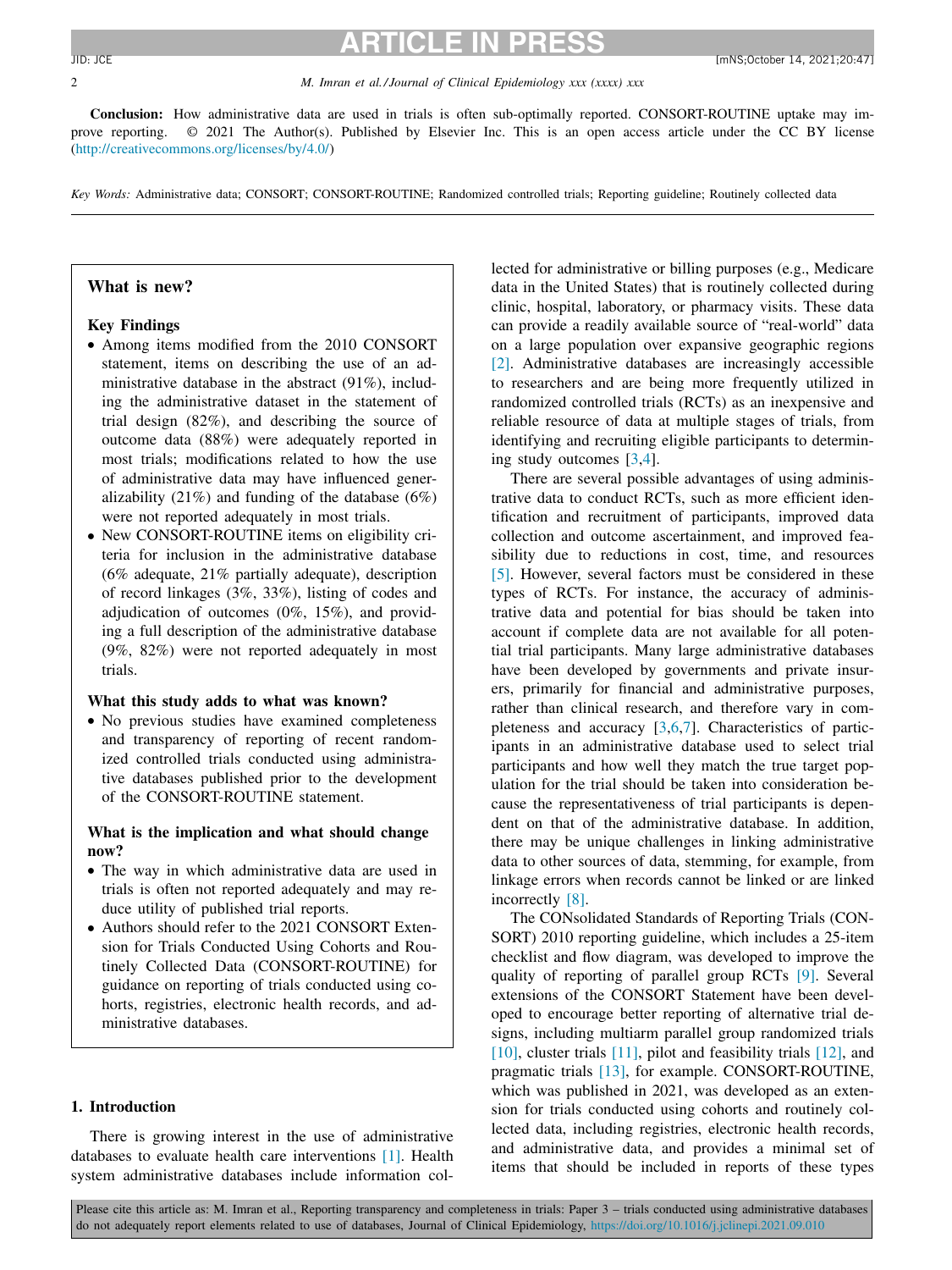of trials [\[14\].](#page-24-0) CONSORT-ROUTINE was needed because, although RCTs conducted using cohorts and routinely collected data share elements with two-arm parallel groups RCTs covered in the CONSORT 2010 statement, there are aspects that differ and require additional or modified reporting elements.

The present review examines RCTs identified as part of a broader scoping review [\[15\]](#page-24-0) that was conducted to support the development of CONSORT-ROUTINE [\[14\].](#page-24-0) We aimed to (1) describe characteristics of RCTs conducted using administrative data and published after the CONSORT 2010 statement; and (2) assess and describe the quality of reporting of trials using administrative data by coding the completeness and transparency of all newly added and modified items from CONSORT-ROUTINE. For modified items, we also evaluated the transparency and completeness of reporting of the CONSORT 2010 items to determine if any suboptimal reporting was specific to the extension or if reporting was deficient even based on the CONSORT 2010 checklist item available at the time of publication. Since CONSORT-ROUTINE was published in 2021, the present study serves as a benchmark for pre-CONSORT-ROUTINE reporting of trials conducted using administrative databases.

#### **2. Methods**

The study protocol is accessible via the Open Science Framework: [https://osf.io/dp23x/.](https://osf.io/dp23x/)

# *2.1. Inclusion and exclusion criteria for RCTs using administrative databases*

The main scoping review included reports of trials that had used cohorts or routinely collected data to both identify or screen for participants and ascertain trial outcomes, as well as protocols, commentaries, and reviews of methodological aspects of conducting trials using cohorts or routinely collected data [\[15\].](#page-24-0) For the present review, eligible RCTs had to have used an administrative database to: (1) identify potentially eligible participants for the trial; (2) ascertain trial outcomes; or (3) both. Administrative databases were defined as databases not originally intended for research that are used for routine governance and program administration. Some examples include public or private insurance databases, birth or death registries, or employment and social care databases.

Methodological reviews, commentaries, and trial protocols were excluded. Publications that reported costeffectiveness studies or RCTs assessing non-health outcomes were also excluded. Although the main scoping review searched for publications from 2007 to 2018, we restricted the present review to trials published from 2011 to 2018 to include only those published following the publication of the CONSORT 2010 statement.

#### *2.2. Search strategy and study selection*

Ovid MEDLINE Epub Ahead of Print, In-Process & Other Non-Indexed Citations, Ovid MEDLINE Daily and Ovid MEDLINE and EBM Reviews – Cochrane Methodology Registry (Final issue, third Quarter 2012) were searched from January 2007 to March 2018 (Cochrane Methodology Register up to last update in July 2012). Search strategies were developed by an experienced research librarian familiar with knowledge synthesis related to research methods and reporting with input from the project team and were peer reviewed using the Peer Review of the Electronic Search Strategy (PRESS) [\[16\].](#page-24-0) [Appendix](#page-10-0) 1 provides search terms used to identify RCTs conducted using administrative data. References were imported into Refworks, and duplicates were removed. References were then imported into the systematic review software DistillerSR (Evidence Partners, Ottawa, Canada) [\[17\].](#page-24-0) The coding manual for inclusion and exclusion is shown in [Appendix](#page-10-0) 2.

Titles and abstracts were screened independently by two reviewers. A liberal accelerated method, where titles and abstracts are screened by one reviewer and excluded publications are screened by a second reviewer, was used to identify publications for inclusion for full text review [\[18\].](#page-24-0) This was done in random order so that reviewers were blind to whether the other reviewer had already made a decision on any given title and abstract. Any trial that appeared potentially eligible was selected for full-text review, even if administrative database use was not described explicitly in the abstract. Full texts were screened independently by two reviewers, and any disagreements were resolved by discussion and consensus with involvement of a third reviewer, if necessary.

#### *2.3. Data extraction*

Data were extracted from all identified studies into a predefined form. Items extracted from each RCT publication included: research question of the trial, level of randomisation (cluster, individual), setting, disease of interest, use of administrative database (participant identification, trial data collection), intervention (surgical, screening, drug, other), comparator (placebo, active comparison, usual care), primary outcome, whether primary outcome was assessed using the administrative database, country where the RCT was conducted, and the number of clusters or participants randomized. These items were presented for all trials and separately by cluster RCTs and individually randomized RCTs. We also classified studies into reports of primary or secondary trial outcomes to evaluate any differences in the quality of reporting between primary and secondary reports. *Primary publications* were defined as reports on the trial's primary outcome(s) and also, possibly, other trial outcomes. *Secondary publications* were defined as reports on only secondary outcomes or other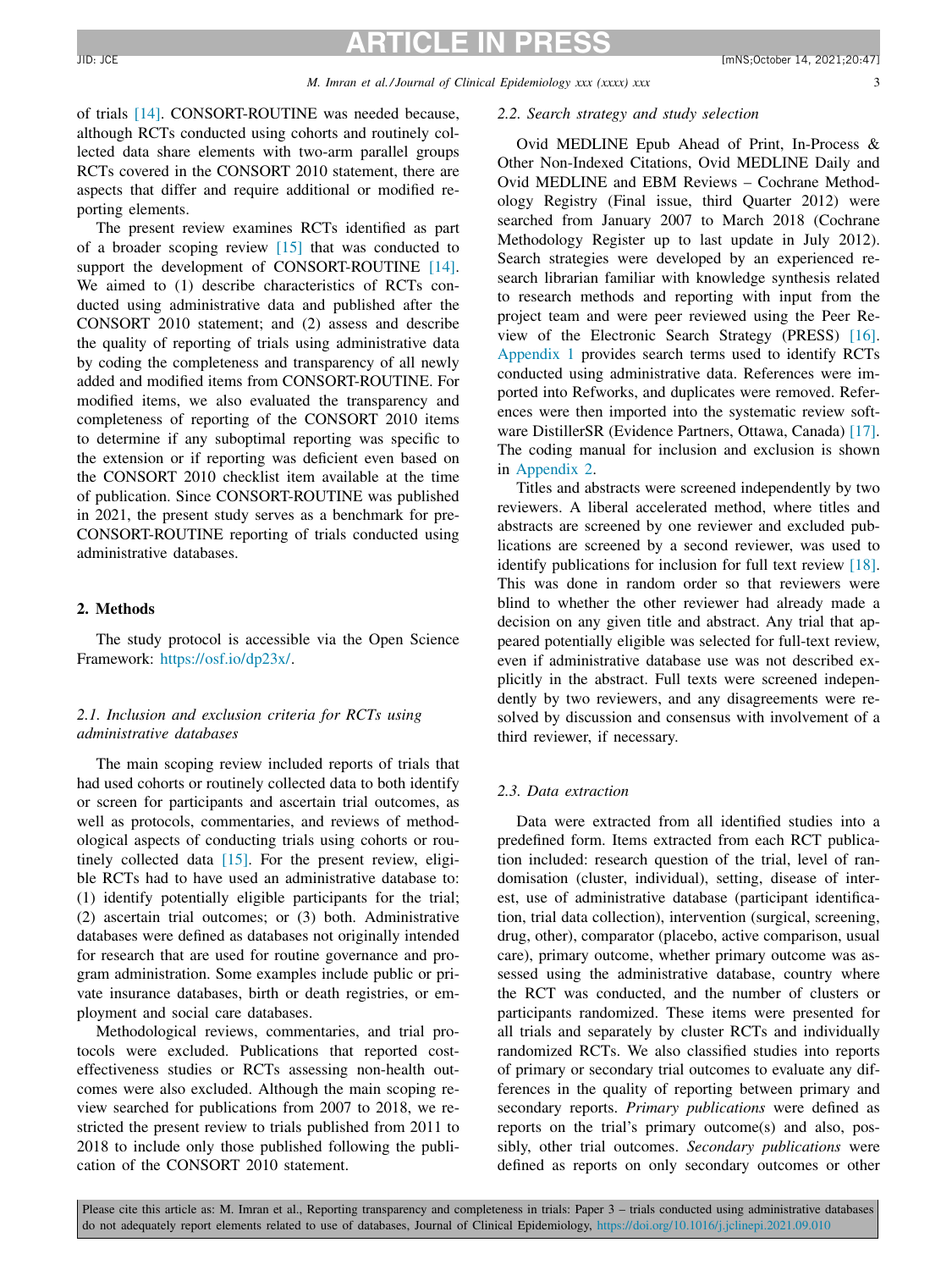#### 4 *M. Imran et al./ Journal of Clinical Epidemiology xxx (xxxx) xxx*

post-hoc outcomes; reports that described reporting secondary outcomes or that referred to a previous publication of trial outcomes were coded as secondary reports.

Data were extracted by one investigator and validated by a second investigator.

# *2.4. Evaluation of completeness and transparency of reporting*

We evaluated the completeness and transparency of all items in CONSORT-ROUTINE that were either new items  $(N = 5)$  or were items from the CONSORT 2010 state-ment [\[14\]](#page-24-0) that were modified ( $N = 8$ ). For modified items, we evaluated reporting both based on the original CON-SORT 2010 items and based on the modified portion of the items. We did this in order to determine if any suboptimal reporting was related to inadequate reporting based on the original CONSORT 2010 checklist item, which was available at the time of publication of the included trials, or to the item modification. We did not evaluate reporting of items that were unmodified from the CONSORT 2010 statement.

For each included trial, reporting of each item was categorized as 'adequately reported', 'partially reported', 'inadequately or not reported', or 'not applicable'. A coding manual was devised to ensure consistent assessment of reporting (see [Appendix](#page-10-0) 3). This manual was also used in separate studies that assessed the completeness and transparency of reporting in registries and electronic health records [\[19,20\]](#page-24-0). The data extraction rules and coding manual were pilot tested in five RCTs by four investigators to clarify wording and calibrate agreement between reviewers. The assessment of completeness and transparency of reporting was then conducted by one reviewer and validated by a second reviewer. Any disagreements were resolved by discussion and consensus with a third reviewer consulted as necessary. Results were synthesized by totalling the number and percentage of studies adequately, partially, and inadequately or not applicable for each item.

#### **3. Results**

We retrieved 660 unique citations from the electronic database search, of which 509 were excluded after title and abstract review and 118 after full-text review, leaving 33 publications for data extraction and quality assessment. See [Figure](#page-4-0) 1. References for all includes studies are in [Appendix](#page-15-0) 4.

#### *3.1. Characteristics of included RCTs*

Of the 33 included studies, 25 (76%) were primary publications, and eight (24%) were secondary publications; 20 (61%) were individually randomized, and 13 (39%) were cluster RCTs. There were 25 (76%) that used administrative databases to assess outcomes only, seven (21%) that used them for both participant identification and outcome assessment, and one (3%) that used them for identification of participants only.

Most trials were performed in the United States  $(N = 18, 55\%)$ , followed by Canada  $(N = 6, 18\%)$  and the United Kingdom ( $N = 4$ , 12%). The interventions most frequently tested were educational  $(N = 10, 30\%)$ , multicomponent ( $N = 7, 21\%$ ), and drugs ( $N = 4, 12\%$ ). Comparators included usual care  $(N = 25, 76%)$  and alternative therapies ( $N = 8$ , 24%). Commonly reported primary outcomes were mortality ( $N = 5$ , 15%), hospitalization  $(N = 5, 15\%)$ , and surrogate outcomes  $(N = 4, 12\%)$ . Of the 33 included studies, 22 (67%) used the administrative database for ascertaining the primary trial outcome and 10 (30%) for ascertaining secondary outcomes; for one trial (3%) it was unclear whether primary or secondary outcomes were ascertained (see [Table](#page-5-0) 1 and [Appendix](#page-16-0) 5 for table by cluster versus individually randomized trials).

# *3.2. Baseline assessment of completeness and transparency of reporting*

Results for all included trials are available at [https://osf.](https://osf.io/hs9tz/) io/hs9tz/.

# *3.2.1. CONSORT 2010 items with modifications in CONSORT-ROUTINE*

Eight CONSORT 2010 items were modified in CONSORT-ROUTINE. As shown in [Table](#page-6-0) 2, the original version of six of these items ("Structured summary" (88%), "Eligibility criteria" (85%), "Outcome definition" (94%), "Participant flow" (67%), "Interpretation" (97%) and "Funding" (58%)) were adequately reported in a majority of trials [\(Table](#page-6-0) 2). Item "Trial design" was adequately reported in 39%, and Item "Allocation concealment mechanism" was adequately reported in 27%. Compliance to the CONSORT 2010 criteria was generally similar in primary and secondary publications (see [Appendix](#page-18-0) 6).

In the modified portions of the modified items, three items were adequately reported in a majority of trial publications; ("Modified – Administrative database use and name in the abstract" (91%), "Modified – Description of trial design" (82%) and "Modified – Outcomes" (88%)). One item "Modified – Funding" was adequately reported for only 6% but partially reported for 61%. Another, "Modified – Interpretation of results", was reported adequately in only 21%. The remaining two items were not applicable for assessment in a majority of trials because the trials used administrative data for assessing outcomes only, but not for identifying eligible participants or as a mechanism for allocating participants to trial arms: ("Modified – Eligibility criteria for participants" (82%) and "Modified – Participant flow" (84%)). Item "Modified – Allocation concealment" was not coded separately as the modification was a clarification of the original item. Results were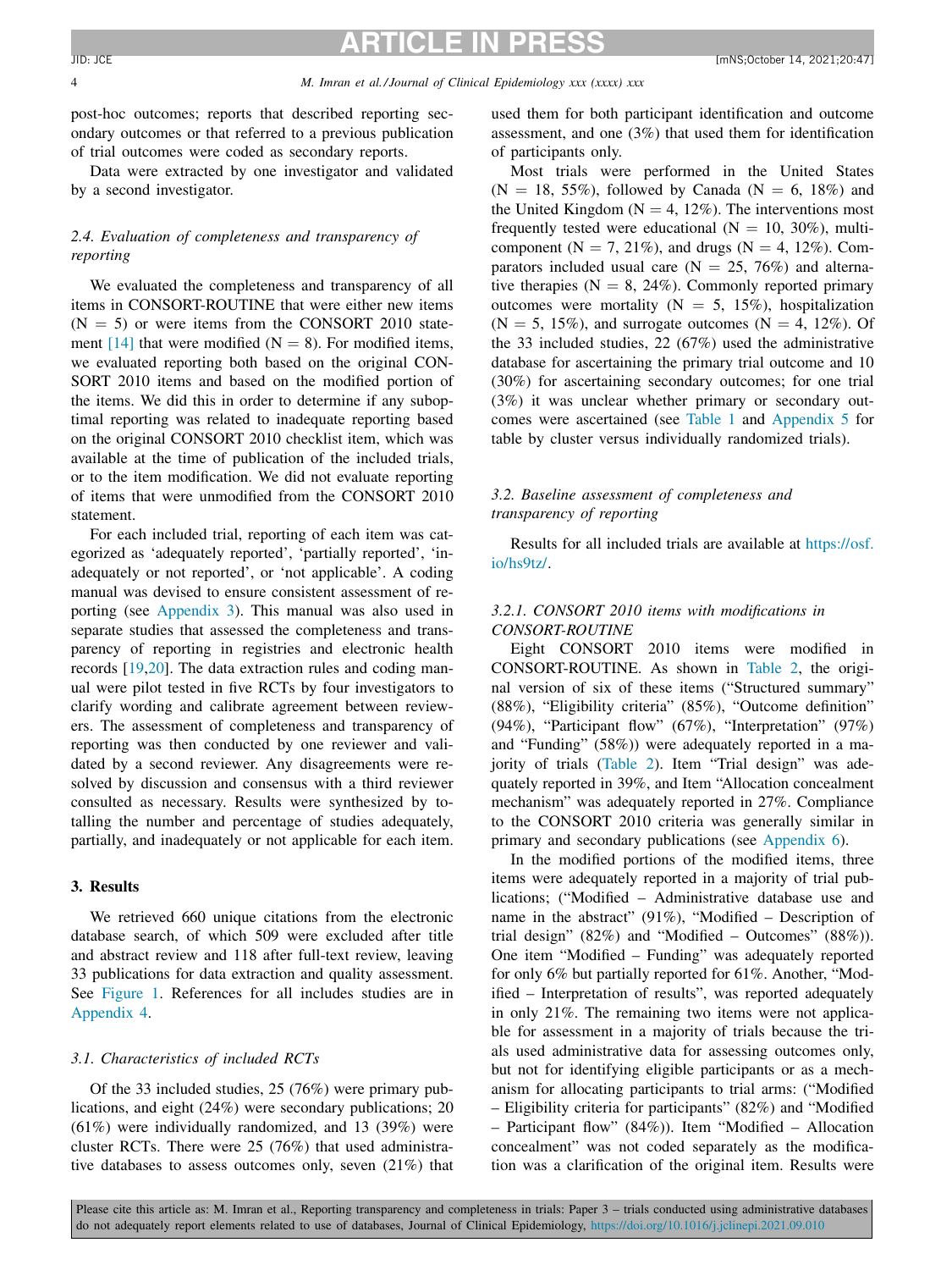*M. Imran et al./ Journal of Clinical Epidemiology xxx (xxxx) xxx* 5

<span id="page-4-0"></span>

**Figure 1.** Flow diagram of publication selection process – randomized controlled trials conducted using administrative data

similar when stratified by primary and secondary publication type [\(Appendix](#page-18-0) 6).

### *3.2.2. New items in CONSORT-ROUTINE*

Of the five new items evaluated, four items were inadequately reported in >50% of trials; "Eligibility (for cohort or routinely collected database)" (73%), "Description of record linkage" (64%) and "List of codes, monitoring and adjudication for outcomes" (82%). Item "Description of the cohort or routinely collected database" was adequately reported in only 9% but partially reported in 82%. Only one item "Informed consent" (79%) was adequately reported in most of the trials.

# **4. Discussion**

We evaluated the degree to which 33 RCTs conducted using administrative data reported results consistent with existing CONSORT reporting criteria and with new criteria in CONSORT-ROUTINE [\[14\].](#page-24-0) Among eight modified items, seven included additional content in the modification. Based on the CONSORT 2010 versions of the eight items, six items related to elements of trial design, interpretation, and funding were adequately reported in at least 50% of included trials, but two items related to randomisation and allocation methodology were not typically reported adequately. Considering only the modified parts of the seven items with additional content, three items related to describing that routinely collected data were used in the abstract, including the administrative dataset in the statement of the trial design, and describing the source of outcome data were adequately reported in a majority of the trials. Modifications related to interpreting how the use of routinely collected data may have influenced the trial or its generalizability and reporting funding of the routinely collected database were not reported adequately in most trials. Two items with modifications were not evaluated in most trials because they were only applicable to trials that used administrative databases for purposes other than assessing outcomes (e.g., eligibility, recruitment, allocation). Among the five new items, four related to aspects of using the routinely collected data were not reported adequately in most trials, whereas one item that requires reporting of aspects of consent was adequately reported in more than 50% of trials.

Among key reporting gaps, most studies did not adequately describe the administrative database used in the RCT, which is important for assessing the validity of the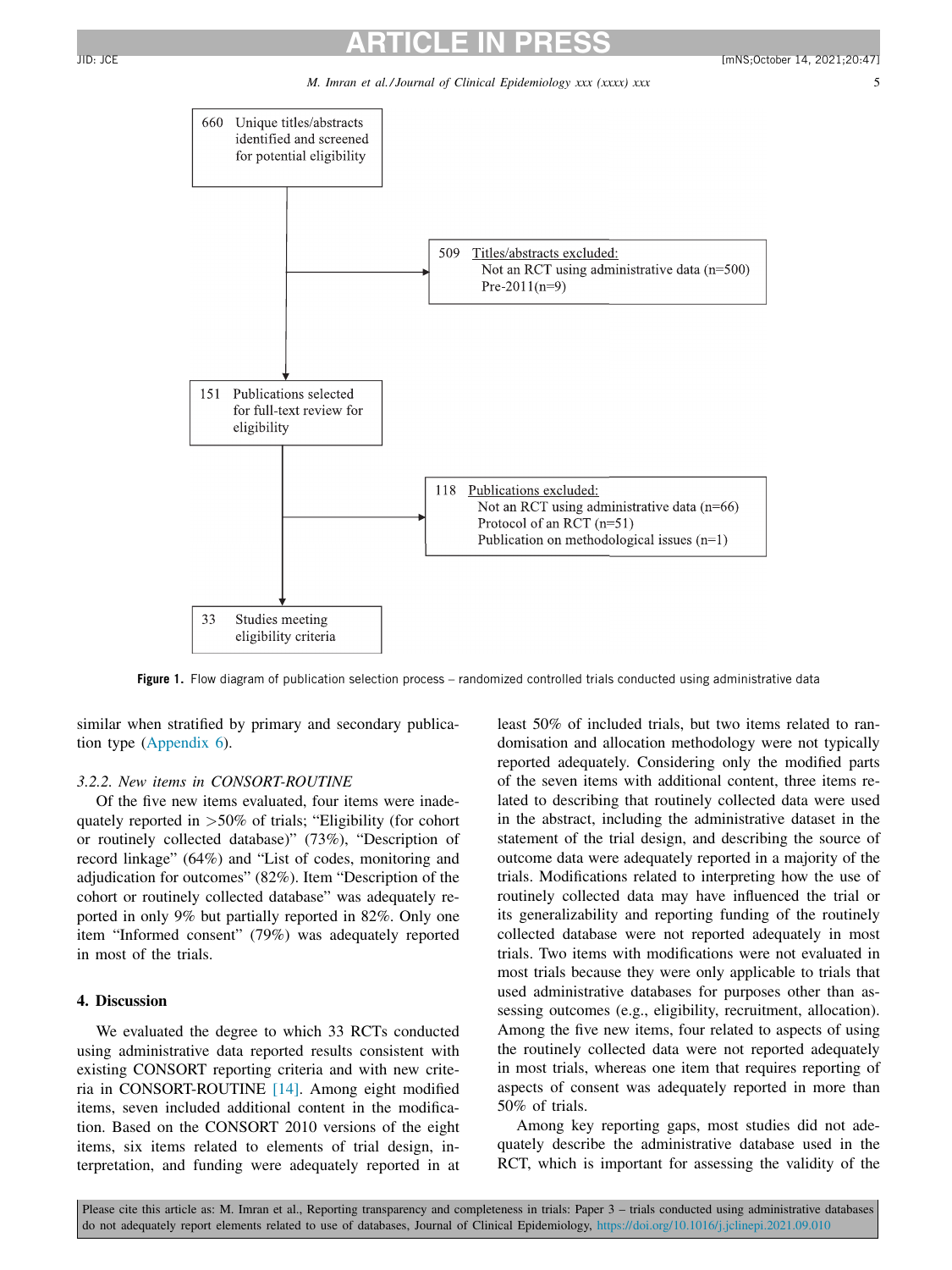### <span id="page-5-0"></span>6 *M. Imran et al./ Journal of Clinical Epidemiology xxx (xxxx) xxx*

#### **Table 1.** Characteristics of trials conducted using administrative databases

|                                                                     | Total (%)<br>$(n = 33)$         |
|---------------------------------------------------------------------|---------------------------------|
|                                                                     |                                 |
| Primary publication (versus secondary)                              | 25 (76%)                        |
| Use of administrative data in trial                                 |                                 |
| Identification of patients                                          | 1(3%)                           |
| Outcome ascertainment                                               | 25 (76%)                        |
| Both identification and outcomes                                    | 7(21%)                          |
| Administrative data used for primary outcome (versus no or unclear) | 22 (67%)                        |
| Setting                                                             |                                 |
| Inpatient                                                           | 11 (33%)                        |
| Primary care                                                        | 10 (30%)                        |
| Other                                                               | 12 (36%)                        |
| Country                                                             |                                 |
| <b>USA</b>                                                          | 18 (55%)                        |
| Canada                                                              | 6 (18%)                         |
| UK                                                                  | 4 (12%)                         |
| Other <sup>II</sup>                                                 | 2(6%)                           |
| Disease type                                                        |                                 |
| General health                                                      | 12 (36%)                        |
| Cardiovascular disease                                              | 9(27%)                          |
| Other <sup>III</sup>                                                | 12 (36%)                        |
| Intervention                                                        |                                 |
| Educational                                                         | 10 (30%)                        |
| Multicomponent                                                      | 7 (21%)                         |
| Drug                                                                | 4 (12%)                         |
| Other <sup>IV</sup>                                                 | 12 (36%)                        |
| Active comparator (versus usual care)                               | 8 (24%)                         |
| Primary outcome                                                     |                                 |
| Mortality                                                           | 5(15%)                          |
| Hospitalization                                                     | 5(15%)                          |
| Surrogate                                                           | 4 (12%)                         |
| Other <sup>V</sup>                                                  | 19 (58%)                        |
| Sample size                                                         |                                 |
| Clusters (Median and IQR) in 13 cluster randomised trials           | 101<br>$[73 - 221]$             |
| Participants (Median and IQR) in 13 cluster randomised trials       | 119,910<br>$[86,998 - 526,850]$ |
| Participants (Median and IQR) in 20 individually randomised trials  | 32,804<br>$[32,804-33,081]$     |

<sup>1</sup> Community medicine, outpatient, residential setting, multiple settings.

<sup>II</sup> Europe, Australia, India, New Zealand.

III Mental health, respiratory disease, diabetes, cancer, potentially inapproproate medicines, drug side effects, infection, disability, homelessness.

<sup>IV</sup> Guideline/reminder-based, elephone/web-based care, Family Finding program, referral, housing, health care provider support, surgical. V Self-reported, insurance claims, uptake of treatment, disease occurence, no primary outcome, adherence, risk of injury, multiple/composite outcomes, injury rate.

data used and may have implications for trial generalizability. Information related to database eligibility criteria was also inadequately reported, which could negatively affect the ability of readers to judge the representativeness of the database to the population targeted for the RCT intervention. Details on linkage methodology between databases, which can add biases due to incomplete or incorrect matching of participants, was also poorly reported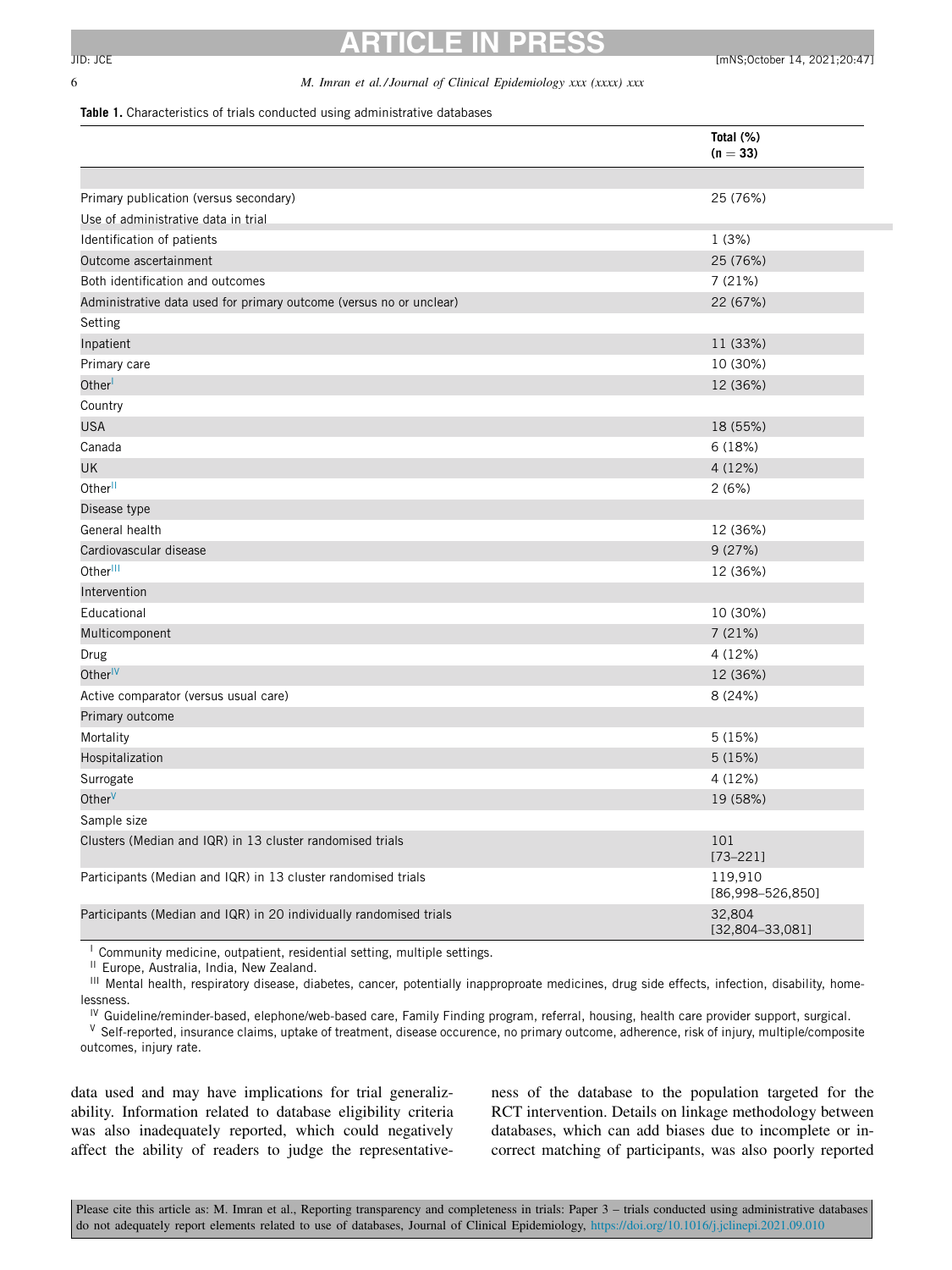<span id="page-6-0"></span>

|                                           | Item <sup>II</sup> | <b>CONSORT 2010 Item that was modified</b>                                                                                        | <b>CONSORT-ROUTINE item text</b>                                                                                                                                                                                                                                                                                                                                   | $N = 33$                        |                                |                                             |                          |
|-------------------------------------------|--------------------|-----------------------------------------------------------------------------------------------------------------------------------|--------------------------------------------------------------------------------------------------------------------------------------------------------------------------------------------------------------------------------------------------------------------------------------------------------------------------------------------------------------------|---------------------------------|--------------------------------|---------------------------------------------|--------------------------|
|                                           |                    |                                                                                                                                   |                                                                                                                                                                                                                                                                                                                                                                    | Adequately<br>reported<br>N (%) | Partially<br>reported<br>N(% ) | Inadequately<br>or not<br>reported<br>N(% ) | Not applicable<br>N (%)  |
| Title and abstract                        |                    |                                                                                                                                   |                                                                                                                                                                                                                                                                                                                                                                    |                                 |                                |                                             |                          |
|                                           | 1 <sub>b</sub>     | Structured summary of trial design,<br>methods, results, and conclusions (for<br>specific guidance see CONSORT for<br>abstracts). |                                                                                                                                                                                                                                                                                                                                                                    | 29 (88%)                        | 4 (12%)                        | $0(0\%)$                                    |                          |
|                                           |                    |                                                                                                                                   | Structured summary of trial design, methods,<br>results, and conclusions (for specific guidance<br>see CONSORT for abstracts). Specify that a<br>cohort or routinely collected data were used to<br>conduct the trial and, if applicable, provide the<br>name of the cohort or routinely collected<br>database(s) (Modified)                                       | 30 (91%)                        | 3(9%)                          | $0(0\%)$                                    |                          |
| Methods                                   |                    |                                                                                                                                   |                                                                                                                                                                                                                                                                                                                                                                    |                                 |                                |                                             |                          |
| Trial design                              | 3a                 | Description of trial design (such as<br>parallel, factorial) including allocation<br>ratio                                        |                                                                                                                                                                                                                                                                                                                                                                    | 11 (33%)                        | 9(27%)                         | 13 (39%)                                    |                          |
|                                           |                    |                                                                                                                                   | Description of trial design (such as parallel,<br>factorial) including allocation ratio, that a cohort<br>or routinely collected database(s) was used to<br>conduct the trial (such as electronic health record,<br>registry) and how the data were used within the<br>trial (such as identification of eligible trial<br>participants, trial outcomes) (Modified) | 27 (82%)                        | 6(18%)                         | $0(0\%)$                                    |                          |
| Cohort or routinely<br>collected database | ROUTINE-1          |                                                                                                                                   | Name, if applicable, and description of the<br>cohort or routinely collected database(s) used to<br>conduct the trial, including information on the<br>setting (such as primary care), locations, and<br>dates, (such as periods of recruitment,<br>follow-up, and data collection) (New)                                                                          | 3(9%)                           | 27 (82%)                       | 3(9%)                                       |                          |
|                                           | ROUTINE-2          |                                                                                                                                   | Eligibility criteria for participants in the cohort $2(6%)$<br>or routinely collected database(s) (New)                                                                                                                                                                                                                                                            |                                 | 7(21%)                         | 24 (73%)                                    |                          |
|                                           | ROUTINE-3          |                                                                                                                                   | State whether the study included person-level, 1 (3%)<br>institutional-level, or other data linkage across<br>two or more databases and, if so, linkage<br>techniques and methods used to evaluate<br>completeness and accuracy of linkage (New)                                                                                                                   |                                 | 11 (33%)                       | 21 (64%)                                    |                          |
|                                           |                    |                                                                                                                                   |                                                                                                                                                                                                                                                                                                                                                                    |                                 |                                |                                             | (continued on next page) |

databases

**ARTICLE** 

**IZ** 

 $\overline{\phantom{a}}$ 

**PRESS**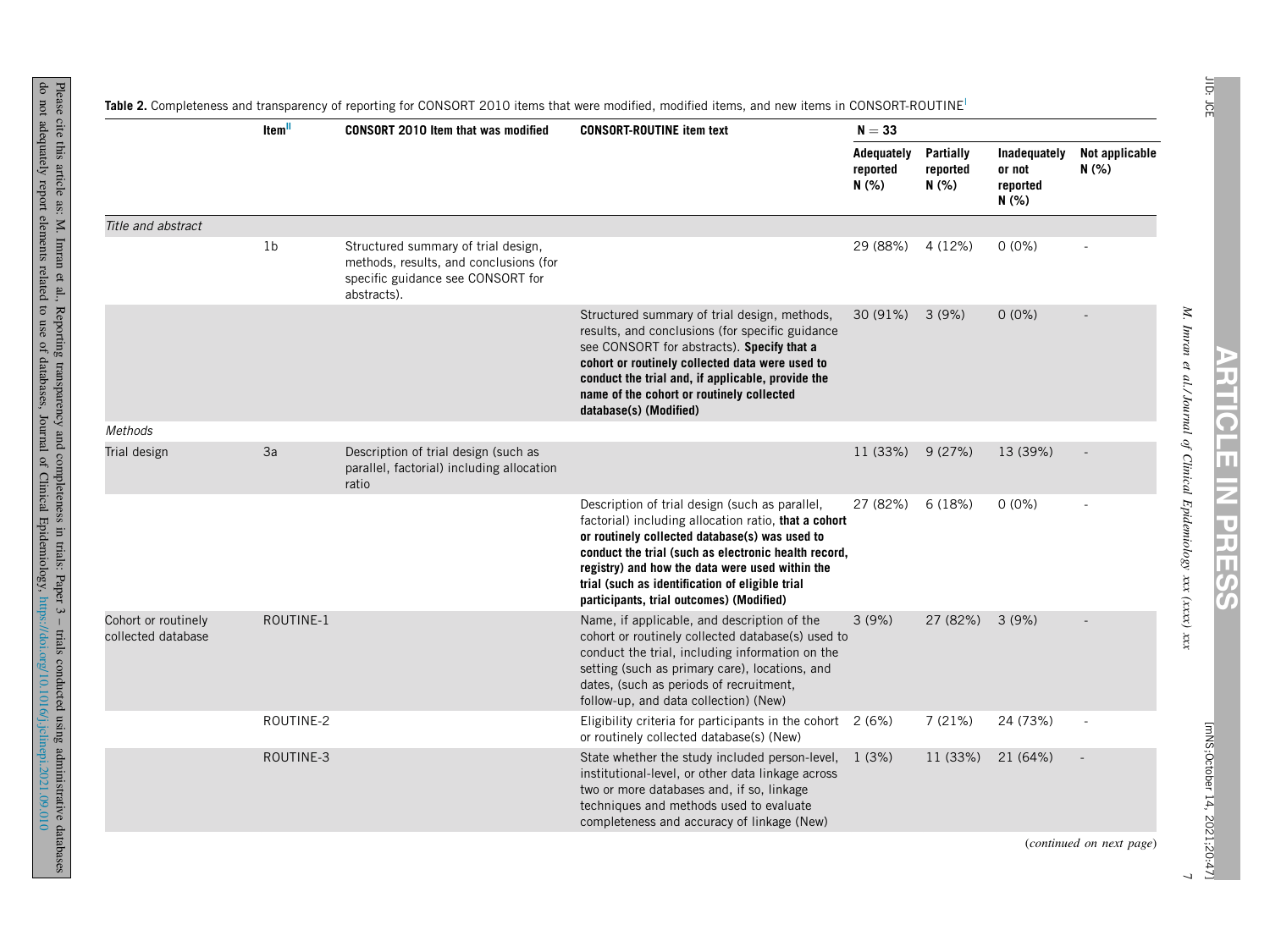do not

adequately

report

elements

related  $\overline{c}$ use of

Reporting

transparency

databases,

Journal of **Clinical** 

and

completeness

in trials:

Epidemiology,

Paper 3 – trials

conducted

using

<https://doi.org/10.1016/j.jclinepi.2021.09.010>

administrative

databases

|                                     | Item <sup>II</sup> | <b>CONSORT 2010 Item that was modified</b>                                                                                                                    | <b>CONSORT-ROUTINE item text</b>                                                                                                                                                                                                                                                                                                                                                        | $N = 33$                              |                                             |                         |                |
|-------------------------------------|--------------------|---------------------------------------------------------------------------------------------------------------------------------------------------------------|-----------------------------------------------------------------------------------------------------------------------------------------------------------------------------------------------------------------------------------------------------------------------------------------------------------------------------------------------------------------------------------------|---------------------------------------|---------------------------------------------|-------------------------|----------------|
|                                     |                    |                                                                                                                                                               | Adequately<br>reported<br>N(% )                                                                                                                                                                                                                                                                                                                                                         | <b>Partially</b><br>reported<br>N (%) | Inadequately<br>or not<br>reported<br>N(% ) | Not applicable<br>N(% ) |                |
| Trials participants                 | 4a                 | Eligibility criteria for participants                                                                                                                         |                                                                                                                                                                                                                                                                                                                                                                                         | 28 (85%)                              | 4(12%)                                      | 1(3%)                   | $\overline{a}$ |
|                                     |                    |                                                                                                                                                               | Eligibility criteria for trial participants, including 0 (0%)<br>information on how to access the list of codes and<br>algorithms used to identify eligible participants,<br>information on accuracy and completeness of data<br>used to ascertain eligibility, and methods used to<br>validate accuracy and completeness (e.g.,<br>monitoring, adjudication), if applicable (Modified) |                                       | 5(15%)                                      | 1(3%)                   | 27 (82%)       |
|                                     | ROUTINE-4          |                                                                                                                                                               | Describe whether and how consent was<br>obtained (New)                                                                                                                                                                                                                                                                                                                                  | 26 (79%)                              | 1(3%)                                       | 6(18%)                  |                |
| Outcomes                            | 6a                 | Completely defined pre-specified primary<br>and secondary outcome measures,<br>including how and when they were<br>assessed                                   |                                                                                                                                                                                                                                                                                                                                                                                         | 31 (94%)                              | 2(6%)                                       | $0(0\%)$                |                |
|                                     |                    |                                                                                                                                                               | Completely defined prespecified primary and<br>secondary outcome measures, including how<br>and when they were ascertained and the cohort<br>or routinely collected database(s) used to<br>ascertain each outcome (Modified)                                                                                                                                                            | 29 (88%)                              | 4(12%)                                      | $0(0\%)$                | $0(0\%)$       |
|                                     | ROUTINE-5          |                                                                                                                                                               | Information on how to access the list of codes<br>and algorithms used to define or derive the<br>outcomes from the cohort or routinely collected<br>database(s) used to conduct the trial,<br>information on accuracy and completeness of<br>outcome variables, and methods used to<br>validate accuracy and completeness (e.g.,<br>monitoring, adjudication), if applicable (New)      | $0(0\%)$                              | 5(15%)                                      | 27 (82%)                | 1(3%)          |
| Allocation concealment<br>mechanism | 9                  | Mechanism used to implement the<br>random allocation sequence (such as<br>sequentially numbered containers),<br>sequence until interventions were<br>assigned | Mechanism used to implement the random<br>allocation sequence (such as embedding an<br>automated randomizer within the cohort or<br>describing any steps taken to conceal the routinely collected database(s)), describing any<br>steps taken to conceal the sequence until<br>interventions were assigned (Modified)                                                                   | 9(27%)                                | 3(9%)                                       | 21 (64%)                |                |

JID: JCE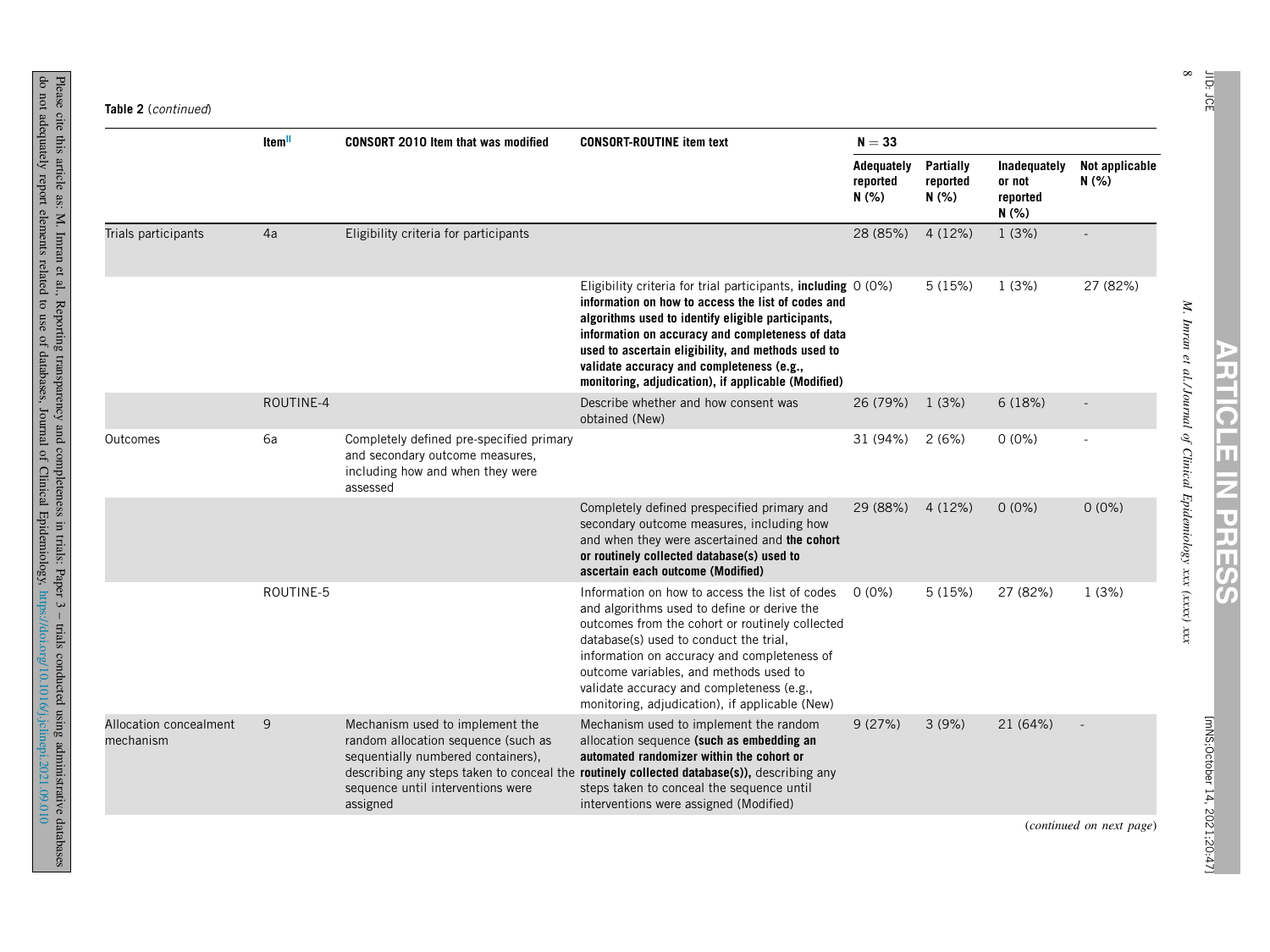|                                                             | Item <sup>II</sup> | <b>CONSORT 2010 Item that was modified</b>                                                                                                                 | $N = 33$                                                                                                                                                                                                                                                                                                                                              |                                |                                             |                         |          |
|-------------------------------------------------------------|--------------------|------------------------------------------------------------------------------------------------------------------------------------------------------------|-------------------------------------------------------------------------------------------------------------------------------------------------------------------------------------------------------------------------------------------------------------------------------------------------------------------------------------------------------|--------------------------------|---------------------------------------------|-------------------------|----------|
|                                                             |                    |                                                                                                                                                            | Adequately<br>reported<br>N(% )                                                                                                                                                                                                                                                                                                                       | Partially<br>reported<br>N(% ) | Inadequately<br>or not<br>reported<br>N(% ) | Not applicable<br>N(% ) |          |
| <b>Results</b>                                              |                    |                                                                                                                                                            |                                                                                                                                                                                                                                                                                                                                                       |                                |                                             |                         |          |
| Participant flow (a diagram 13a<br>is strongly recommended) |                    | For each group, the numbers of<br>participants who were randomly<br>assigned, received intended treatment,<br>and were analysed for the primary<br>outcome |                                                                                                                                                                                                                                                                                                                                                       | 22 (67%)                       | 9 (27%)                                     | 2(6%)                   |          |
|                                                             |                    |                                                                                                                                                            | For each group, the number of participants in<br>the cohort or routinely collected<br>database(s) used to conduct the trial and the<br>numbers screened for eligibility, randomly<br>assigned, offered and accepted interventions<br>(e.g., cohort multiple RCTs), received intended<br>treatment, and analysed for the primary<br>outcome (Modified) | 1(3%)                          | 5(15%)                                      | 1(3%)                   | 26 (84%) |
| <b>Discussion</b>                                           |                    |                                                                                                                                                            |                                                                                                                                                                                                                                                                                                                                                       |                                |                                             |                         |          |
| Interpretation                                              | 22                 | Interpretation consistent with results,<br>balancing benefits and harms, and<br>considering other relevant evidence                                        |                                                                                                                                                                                                                                                                                                                                                       | 32 (97%)                       | 1(3%)                                       | $0(0\%)$                |          |
|                                                             |                    |                                                                                                                                                            | Interpretation consistent with results, balancing 7 (21%)<br>benefits and harms, and considering other<br>relevant evidence, including the implications of<br>using data that were not collected to answer the<br>trial research questions (Modified)                                                                                                 |                                | 1(3%)                                       | 25 (76%)                |          |
| Other information                                           |                    |                                                                                                                                                            |                                                                                                                                                                                                                                                                                                                                                       |                                |                                             |                         |          |
| Funding                                                     | 25                 | Sources of funding and other support<br>(such as supply of drugs), role of funders                                                                         |                                                                                                                                                                                                                                                                                                                                                       | 19 (58%)                       | 13 (39%)                                    | 1(3%)                   |          |
|                                                             |                    |                                                                                                                                                            | Sources of funding and other support for both<br>the trial and the cohort or routinely collected<br>database(s), role of funders (Modified)                                                                                                                                                                                                           | 2(6%)                          | 20 (61%)                                    | 11 (33%)                |          |

do

**ARTICLE**

 $\circ$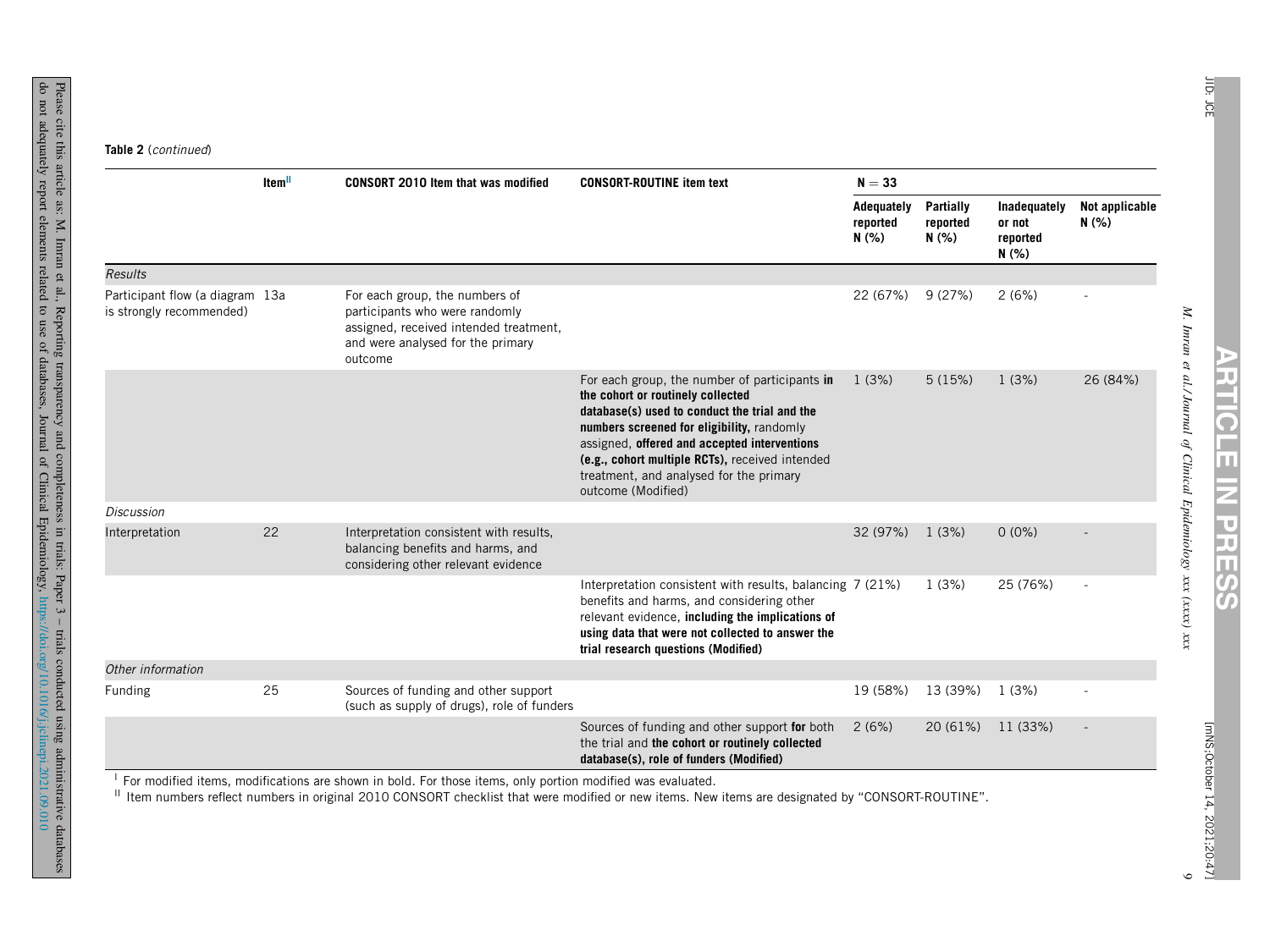<span id="page-9-0"></span>

#### 10 *M. Imran et al./ Journal of Clinical Epidemiology xxx (xxxx) xxx*

in a majority of the trials; of 33 included studies, only one trial reported linkage adequately. Reporting of data validation and adjudication procedures, which is necessary to assess possible misclassification bias, was also not adequately reported in most trials. Another consistent gap related to implications of using administrative data, which is important for contextualizing trial results and understanding potential limitations of using administrative data in the trial. Finally, sources of funding for the administrative database used were rarely reported. Separate studies were conducted to evaluate reporting in trials conducted using electronic health records [\[19\]](#page-24-0) and registries [\[20\].](#page-24-0) Similar trends were observed in those studies. In all trial types, items related to methodological considerations in using routinely collected data in trials, which were new CONSORT-ROUTINE items, were not adequately reported in most trials.

Our review has limitations that must be taken into account. First, our scoping review was able to capture only a sample of RCTs conducted using administrative databases rather than all trials that have been conducted using administrative databases. This was in part because of the lack of accepted specific Medical Subject Headings to identify RCTs conducted using administrative databases. In combination with our inclusion criteria on what constituted an RCT conducted using an administrative database, this led to a relatively small sample of only 33 RCTs. It is possible that this approach could have influenced the representativeness of the trials we included. For instance, we searched for trials based on their reporting of use of administrative data in the title or abstract; thus, it follows that this item would almost always be reported in our sample of trials ("Modified – Administrative database use and name in the abstract" and "Modified – Description of trial design"). Second, we did not extend our assessment to include study protocols for included trials. Some authors may have included additional study details within the protocol. However, the CONSORT extension checklist is a minimum set of standards that should be adequately reported in reports of trial outcomes, irrespective of having been previously published in a protocol or in a primary trial publication in the case of secondary reports.

# **5. Conclusion**

In summary, this study was the first to assess the completeness and transparency of reporting of RCTs conducted using administrative databases against those elements now deemed to form a minimum reporting standard for such studies. Although we observed CONSORT 2010 criteria and items related to the application of the administrative database within the RCT to be largely adequately reported, we found a need for attention to more fulsome reporting of methodological conduct of these trials, mostly related to methodological aspects and implications of using administrative databases in RCTs. The new CONSORT-

ROUTINE provides guidance to improve reporting of these types of trials. We recommend those who support, conduct, and report trials conducted using administrative databases to adhere to minimum reporting standards outlined in the newly developed CONSORT-ROUTINE, in order to ensure greater transparency and replicability and facilitate the use of trial results in healthcare decisions.

# **Availability of data and materials**

Additional data beyond that reported in the main and supplementary materials can be requested from the corresponding author.

# **Author contributions**

**Mahrukh Imran:** Conceptualization, Data curation, Formal analysis, Investigation, Methodology, Project administration, Validation, Writing – original draft. **Kimberly McCord:** Conceptualization, Data curation, Investigation, Methodology, Validation, Writing – review & editing. **Stephen J. McCall:** Conceptualization, Data curation, Investigation, Methodology, Validation, Writing – review & editing. **Linda Kwakkenbos:** Conceptualization, Data curation, Formal analysis, Funding acquisition, Investigation, Methodology, Supervision, Writing – review & editing. **Margaret Sampson:** Conceptualization, Methodology, Search, Writing – review & editing. **Ole Fröbert:** Conceptualization, Funding acquisition, Methodology, Writing – review & editing. **Chris Gale:** Conceptualization, Funding acquisition, Methodology, Writing – review & editing. **Lars G. Hemkens:** Conceptualization, Methodology, Supervision, Writing – review & editing. **Sinéad M. Langan:** Conceptualization, Methodology, Writing – review & editing. **David Moher:** Conceptualization, Methodology, Writing – review & editing. **Clare Relton:** Conceptualization, Funding acquisition, Methodology, Writing – review & editing. **Merrick Zwarenstein:** Conceptualization, Methodology, Writing – review & editing. **Edmund Juszczak:** Conceptualization, Funding acquisition, Methodology, Writing – review & editing. **Brett D. Thombs:** Conceptualization, Data curation, Formal analysis, Funding acquisition, Methodology, Supervision, Writing – review  $&$  editing.

# **Declaration of Competing Interests**

All authors have completed the ICJME uniform disclosure form and declare: no support from any organisation for the submitted work; no financial relationships with any organisations that might have an interest in the submitted work in the previous three years

# **Acknowledgments**

The development of CONSORT-ROUTINE and the present review were funded by grants from the [Canadian](https://doi.org/10.13039/501100000024)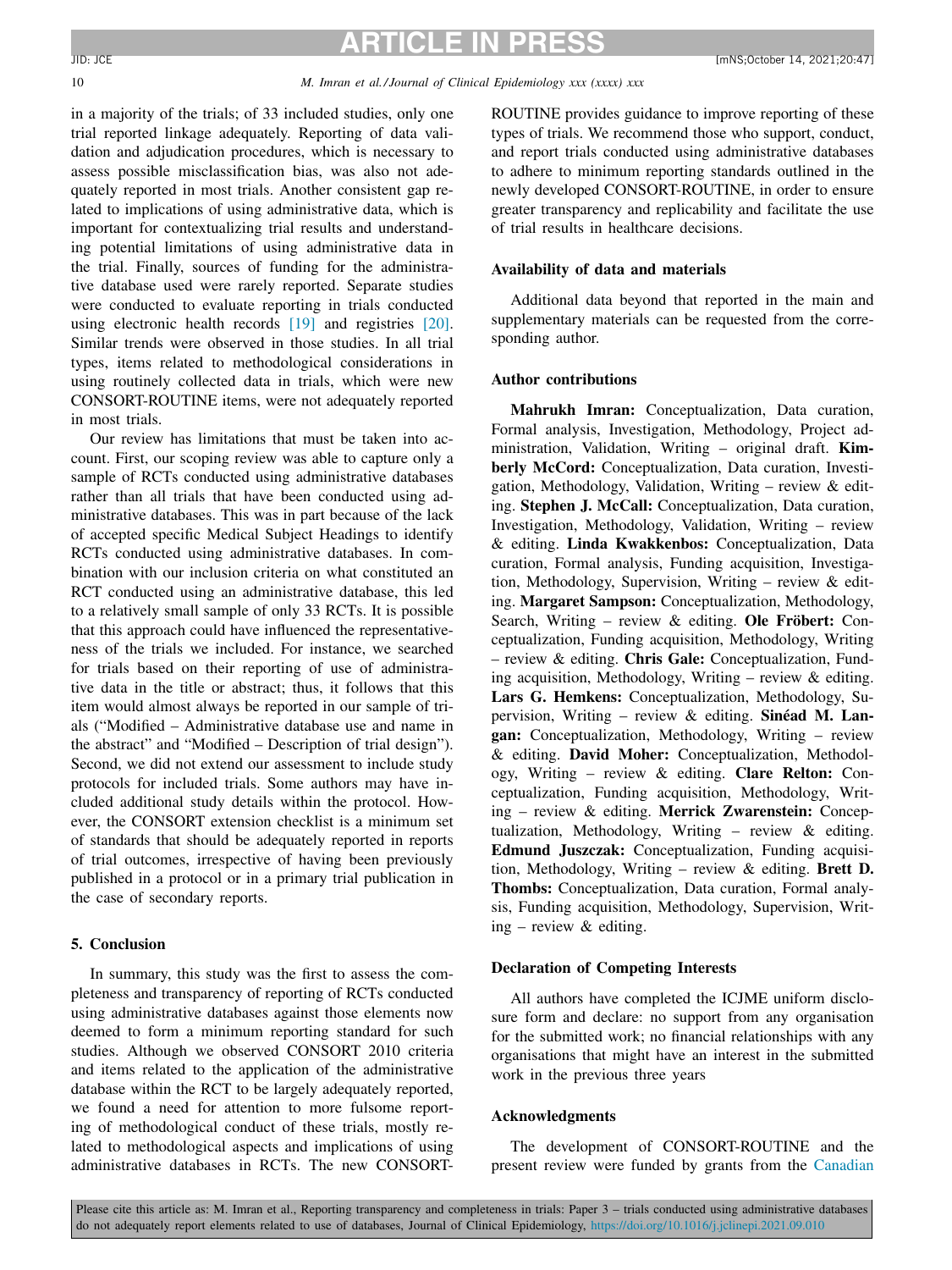<span id="page-10-0"></span>[Institutes](https://doi.org/10.13039/501100000024) of Health Research (PI Thombs, [#PJT-156172;](#page-9-0) PIs Thombs and Kwakkenbos, [#PCS-161863\)](#page-9-0) and from the United Kingdom National Institute of Health Research (NIHR) Clinical Trials Unit Support Funding (PI Juszczak, Co-PI Gale, supported salary of SM). The views expressed are those of the author(s) and not necessarily those of the NIHR or the Department of Health and Social Care. Dr. Langan was supported by a Wellcome Senior Clinical Fellowship in Science (205039/Z/16/Z). Dr. Moher is supported by a University Research Chair (uOttawa). Dr. Gale was supported by the United Kingdom Medical Research Council through a Clinician Scientist Fellowship. Dr. Thombs was supported by a Tier 1 Canada Research Chair.

### **Appendix 1. Electronic search strategies**

Searches were run in both MEDLINE and Cochrane Methodology Register simultaneously. As an example, in the registries search, lines 1–11 are the MEDLINE search and lines 12–15 are tailored for the Cochrane Methodology Register. The final lines of each search isolate the records from each database, combine them so duplicate records can be removed, then isolate the remaining records so they can be downloaded and imported into Reference Manager using customized import filters.

# **Searches for RCTs conducted using Administrative Databases**

1 randomized controlled trial.pt.

- 2 controlled clinical trial.pt.
- 3 randomi?ed.ab.
- 4 placebo.ab.
- 5 randomly.ab.
- 6 clinical trials as topic.sh.
- 7 trial.ti.
- 8 or/1-7
- 9 exp animals/ not humans.sh.
- 10 8 not 9
- 11 administrative data∗.ab,kf,ti.
- 12 healthcare data∗.ab,kf,ti.
- 13 health care data∗.ab,kf,ti.
- 14 or/11-13
- 15 10 and 14
- 16 (administrative adj5 data∗).ti,ab,kw.
- 17 health care data∗.ti,ab,kw.
- 18 healthcare data∗.ti,ab,kw.
- 19 or/16-18
- 20 (random<sup>∗</sup> or RCT).ti,ab,kw.
- 21 19 and 20
- 22 limit 15 to yr="2007 2018"
- 23 22 use medall
- 24 limit 21 to yr="2007 2018"
- 25 22 use clcmr

# **Appendix 2. Inclusion/Exclusion criteria (Title and Abstract)**

**Exclude: not an RCT using administrative data.** If it is clear from the title and abstract that the study is not an RCT using administrative data or is a publication on methods or reporting of RCTs using administrative data, it will be excluded. If it is clear from the title and abstract that the study only reports (1) issues related to methods or reporting of RCTs conducted using administrative data, or (2) is a protocol from a RCT conducted using administrative data, it is excluded. If the RCT involves non-human subjects, it is excluded. Only RCTs that use administrative data for conducting the trial, including activities such as identifying eligible participants for the trial or as an intervention or collecting trial outcomes, are eligible.

**Include: the administrative database is used for identifying eligible participants.** If it is clear from the title and abstract that the publication describes a trial in which the administrative database was used to identify eligible trial participants, it will be included.

**Include: the administrative database is used to ascertain health outcomes.** If it is clear from the title and abstract that the publication describes a trial that uses administrative data to ascertain health outcomes, as trial endpoints, it will be included.

#### *Inclusion/Exclusion criteria (Full-text)*

**Exclude: not an RCT using administrative data.** If the study is not an RCT using administrative data or is a publication on methods or reporting of RCTs using administrative data, it will be excluded. If the publication only reports (1) issues related to methods or reporting of RCTs conducted using administrative data, or (2) a protocol from a RCT conducted using administrative data, it is excluded. If the RCT involves non-human subjects, it is excluded. Only RCTs that use administrative data for conducting the trial, including activities such as identifying eligible participants for the trial or as an intervention or collecting trial outcomes, are eligible.

**Include: the administrative database is used for identifying eligible participants.** If the publication describes a trial in which the administrative database was used to identify eligible trial participants, it will be included.

**Include: the administrative database is used to ascertain health outcomes.** If the publication describes a trial that uses administrative data to ascertain health outcomes, as trial endpoints, it will be included.

**Appendix 3. Coding manual for completeness and transparency of reporting**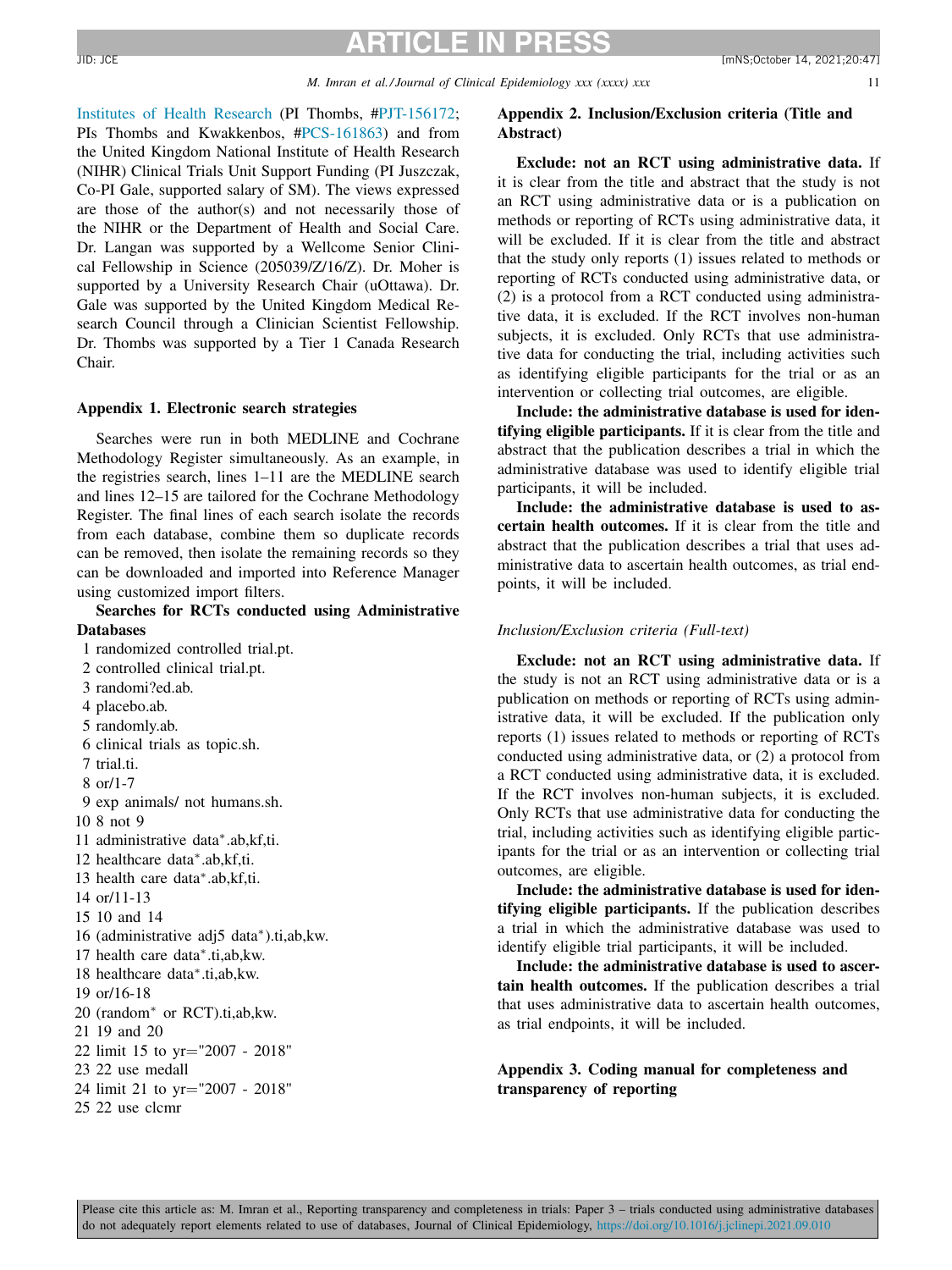| ORIGINAL CONSORT Item                  |                            |                                                                                                                                     | CONSORT-ROUTINE                                                                                                                                                                                                                                                                                                                                                                                                             | Adequately reported                                                                                                                                                                                                   | Partially reported                                                                                                                                                                                                                  | Inadequately or Not<br>reported                                                                                                                                                                                   | Not<br>applicable |
|----------------------------------------|----------------------------|-------------------------------------------------------------------------------------------------------------------------------------|-----------------------------------------------------------------------------------------------------------------------------------------------------------------------------------------------------------------------------------------------------------------------------------------------------------------------------------------------------------------------------------------------------------------------------|-----------------------------------------------------------------------------------------------------------------------------------------------------------------------------------------------------------------------|-------------------------------------------------------------------------------------------------------------------------------------------------------------------------------------------------------------------------------------|-------------------------------------------------------------------------------------------------------------------------------------------------------------------------------------------------------------------|-------------------|
| Title and abstract                     |                            |                                                                                                                                     |                                                                                                                                                                                                                                                                                                                                                                                                                             |                                                                                                                                                                                                                       |                                                                                                                                                                                                                                     |                                                                                                                                                                                                                   |                   |
|                                        | 1 <sub>b</sub>             | Structured summary of trial<br>design, methods, results,<br>and conclusions (for<br>specific guidance see<br>CONSORT for abstracts) |                                                                                                                                                                                                                                                                                                                                                                                                                             | Did the authors clearly<br>describe a (1) structured<br>summary of (2) trial design,<br>(3) methods, (4) results,<br>and (5) conclusions.                                                                             | Did the authors only report Did the authors not<br>one, two, three or four<br>element(s) of this item and summary of trial design,<br>not all five elements of the methods, results and<br>item?                                    | describe a structured<br>conclusions?                                                                                                                                                                             |                   |
|                                        |                            |                                                                                                                                     | Structured summary of trial<br>design, methods, results, and<br>conclusions (for specific<br>guidance see CONSORT for<br>abstracts). Specify that a cohort (Sufficient to detail that an<br>or routinely collected data were<br>used to conduct the trial and, if was used").<br>applicable, provide the name of<br>the cohort or routinely collected<br>database(s) (Modified)                                             | Did the authors specify<br>that a routinely collected<br>database(s) was used to<br>conduct the trial?<br>"administrative database                                                                                    | Did the authors describe<br>methods that would<br>typically require a routinely database(s) was used to<br>collected database for<br>components of the trials<br>but not specify they used a<br>routinely collected<br>database(s)? | Did the authors not specify<br>that a routinely collected<br>conduct the trial?                                                                                                                                   |                   |
| Methods                                |                            |                                                                                                                                     |                                                                                                                                                                                                                                                                                                                                                                                                                             |                                                                                                                                                                                                                       |                                                                                                                                                                                                                                     |                                                                                                                                                                                                                   |                   |
| Trial design                           | 3a                         | Description of trial design<br>(such as parallel, factorial)<br>including allocation ratio                                          |                                                                                                                                                                                                                                                                                                                                                                                                                             | Did the authors clearly<br>describe the trial design<br>including allocation ratio?                                                                                                                                   | All other cases, where<br>applicable.                                                                                                                                                                                               | Did the authors not<br>describe the trial design<br>including allocation ratio?                                                                                                                                   |                   |
|                                        |                            |                                                                                                                                     | Description of trial design<br>(such as parallel, factorial)<br>including allocation ratio, that<br>a cohort or routinely collected<br>database(s) was used to conduct (2) how the data were used<br>the trial (such as electronic<br>health record, registry) and how identification of<br>the data were used within the<br>trial (such as identification of<br>eligible trial participants, trial<br>outcomes) (Modified) | Did the authors clearly<br>mention that (1) a routinely one element of this item<br>collected database(s) was<br>used within the trial and<br>within the trial (i.e.<br>participants, outcome<br>measurement, other)? | Did the authors only report Did the authors not state<br>and <b>not</b> both elements of<br>the item?                                                                                                                               | that a routinely collected<br>database(s) was used<br>within the trial and not<br>describe how the data were<br>used within the trial (i.e.<br>identification of<br>participants, outcome<br>measurement, other)? |                   |
| Cohort or routinely collected database |                            |                                                                                                                                     |                                                                                                                                                                                                                                                                                                                                                                                                                             |                                                                                                                                                                                                                       |                                                                                                                                                                                                                                     |                                                                                                                                                                                                                   |                   |
|                                        | ROUTINE-<br>$\overline{1}$ |                                                                                                                                     | Name, if applicable, and<br>description of the cohort or<br>routinely collected database(s) routinely collected<br>used to conduct the trial,<br>including information on the<br>setting (such as primary care), locations, and relevant<br>locations, and dates, (such as dates (e.g. periods of<br>periods of recruitment,<br>follow-up, and data collection) data collection)?<br>(New)                                  | Did the authors clearly (1)<br>name and(2) describe the<br>database(s) and (3) provide elements of the item?<br>information on the setting.<br>recruitment, follow-up, and                                            | Did the authors only report Did the authors not name<br>one or two element(s) of<br>this item and <b>not</b> all three                                                                                                              | and describe the routinely<br>collected database(s)<br>and not provide information<br>on the setting, locations,<br>and relevant dates (e.g.<br>periods of recruitment,<br>follow-up, and data<br>collection)?    |                   |
|                                        |                            |                                                                                                                                     |                                                                                                                                                                                                                                                                                                                                                                                                                             |                                                                                                                                                                                                                       |                                                                                                                                                                                                                                     |                                                                                                                                                                                                                   |                   |

Please cite this article as: M. Imran et al., Reporting transparency and completeness in trials: Paper 3 – trials conducted using administrative databases do not adequately report elements related  $\overline{c}$ use of databases, Journal of **Clinical** Epidemiology, <https://doi.org/10.1016/j.jclinepi.2021.09.010>

 $12\,$ JID:

**ARTICLE**

**IZ** 

**PRESS**

> [mNS;October [mNS;October 14, 2021;20:47]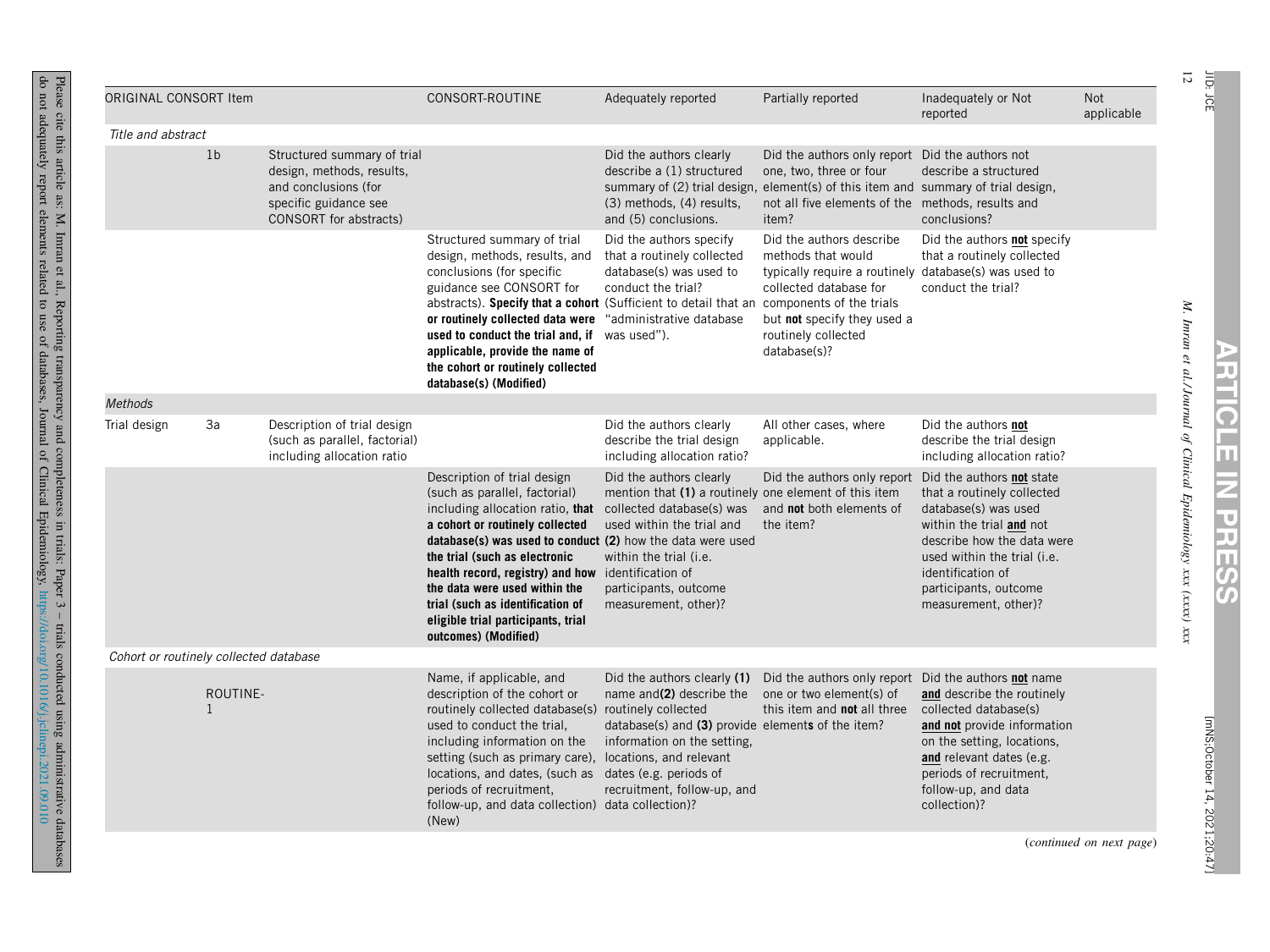do

|                       | ROUTINE-<br>2              |                                                                                                                                   | Eligibility criteria for<br>participants in the cohort or<br>routinely collected database(s)<br>(New)                                                                                                                                                                     | Did the authors clearly<br>describe eligibility criteria<br>for the routinely collected<br>database(s)?                                                                                                                                                                             | All other cases, where<br>applicable.                                                                                                                                                                                                                      | Did the authors not<br>describe all eligibility<br>criteria for the routinely<br>collected database(s)?                                                                                                                                                                       |                                                                                           |
|-----------------------|----------------------------|-----------------------------------------------------------------------------------------------------------------------------------|---------------------------------------------------------------------------------------------------------------------------------------------------------------------------------------------------------------------------------------------------------------------------|-------------------------------------------------------------------------------------------------------------------------------------------------------------------------------------------------------------------------------------------------------------------------------------|------------------------------------------------------------------------------------------------------------------------------------------------------------------------------------------------------------------------------------------------------------|-------------------------------------------------------------------------------------------------------------------------------------------------------------------------------------------------------------------------------------------------------------------------------|-------------------------------------------------------------------------------------------|
|                       | ROUTINE-<br>3              |                                                                                                                                   | State whether the study<br>included person-level,<br>institutional-level, or other<br>data linkage across two or<br>more databases and, if so,<br>linkage techniques and<br>methods used to evaluate<br>completeness and accuracy of<br>linkage (New)                     | Did the authors clearly<br>state whether the study<br>included (1) person-level,<br>institutional-level, or other<br>data linkage across two or<br>more databases and (2) the<br>methods of linkage and (3)<br>methods used to evaluate<br>completeness and accuracy<br>of linkage? | Did the authors only report<br>one element of this item<br>and not all three elements<br>of the item?                                                                                                                                                      | Did the authors not state<br>whether the study included<br>person-level,<br>institutional-level, or other<br>data linkage across two or<br>more databases and not<br>state the methods of<br>linkage and methods used<br>to evaluate completeness<br>and accuracy of linkage? |                                                                                           |
| Trial participants 4a |                            | Eligibility criteria for<br>participants                                                                                          |                                                                                                                                                                                                                                                                           | Did the authors clearly<br>describe the eligibility for<br>the trial participants?                                                                                                                                                                                                  | All other cases, where<br>applicable.                                                                                                                                                                                                                      | Did the authors not<br>describe all eligibility<br>criteria for the trial<br>participants?                                                                                                                                                                                    |                                                                                           |
|                       |                            |                                                                                                                                   | Eligibility criteria for trial<br>participants, including<br>information on how to access<br>the list of codes and algorithms<br>used to identify eligible<br>participants, including methods<br>used to assess accuracy and<br>completeness, if applicable<br>(Modified) | Did the authors provide<br>information on (1) how to<br>access the lists of codes<br>and algorithms used to<br>identify participants,<br>including (2) methods used<br>to assess accuracy and<br>completeness, if<br>applicable?                                                    | Did the authors only report<br>one element of this item<br>and not both elements of<br>the item?                                                                                                                                                           | Did the authors not provide<br>information on how to<br>access the lists of codes<br>and algorithms used to<br>identify participants,<br>and not provide the<br>methods used to assess<br>accuracy and<br>completeness?                                                       | The trial did<br>not use<br>routinely<br>collected<br>data to<br>identify<br>participants |
|                       | ROUTINE-<br>$\overline{4}$ |                                                                                                                                   | Describe whether and how<br>consent was obtained (New)                                                                                                                                                                                                                    | Did the authors describe<br>clearly whether and how<br>consent was obtained?                                                                                                                                                                                                        | All other cases, where<br>applicable.                                                                                                                                                                                                                      | Did the authors not<br>describe whether and how<br>consent was obtained?                                                                                                                                                                                                      |                                                                                           |
| Outcomes              | 6a                         | Completely defined<br>pre-specified primary and<br>secondary outcome<br>measures, including how<br>and when they were<br>assessed |                                                                                                                                                                                                                                                                           | Did the authors clearly<br>define the pre-specified<br>primary and secondary<br>outcome measures.<br>including how and when<br>they were assessed?                                                                                                                                  | Did the authors only define<br>the pre-specified primary<br>and secondary outcome<br>measures but not how and<br>when they were assessed or how and when they were<br>did they describe how and<br>when outcomes were<br>assessed but not the<br>measures? | Did the authors not define<br>the pre-specified primary<br>and secondary outcome<br>measures and not define<br>assessed?                                                                                                                                                      |                                                                                           |

*al./ Journal of Clinical Epidemiology xxx (xxxx)* **ARTICLE IZ PRESS**

*xxx*

*M. Imran et* JID: JCE

(*continued on next page*)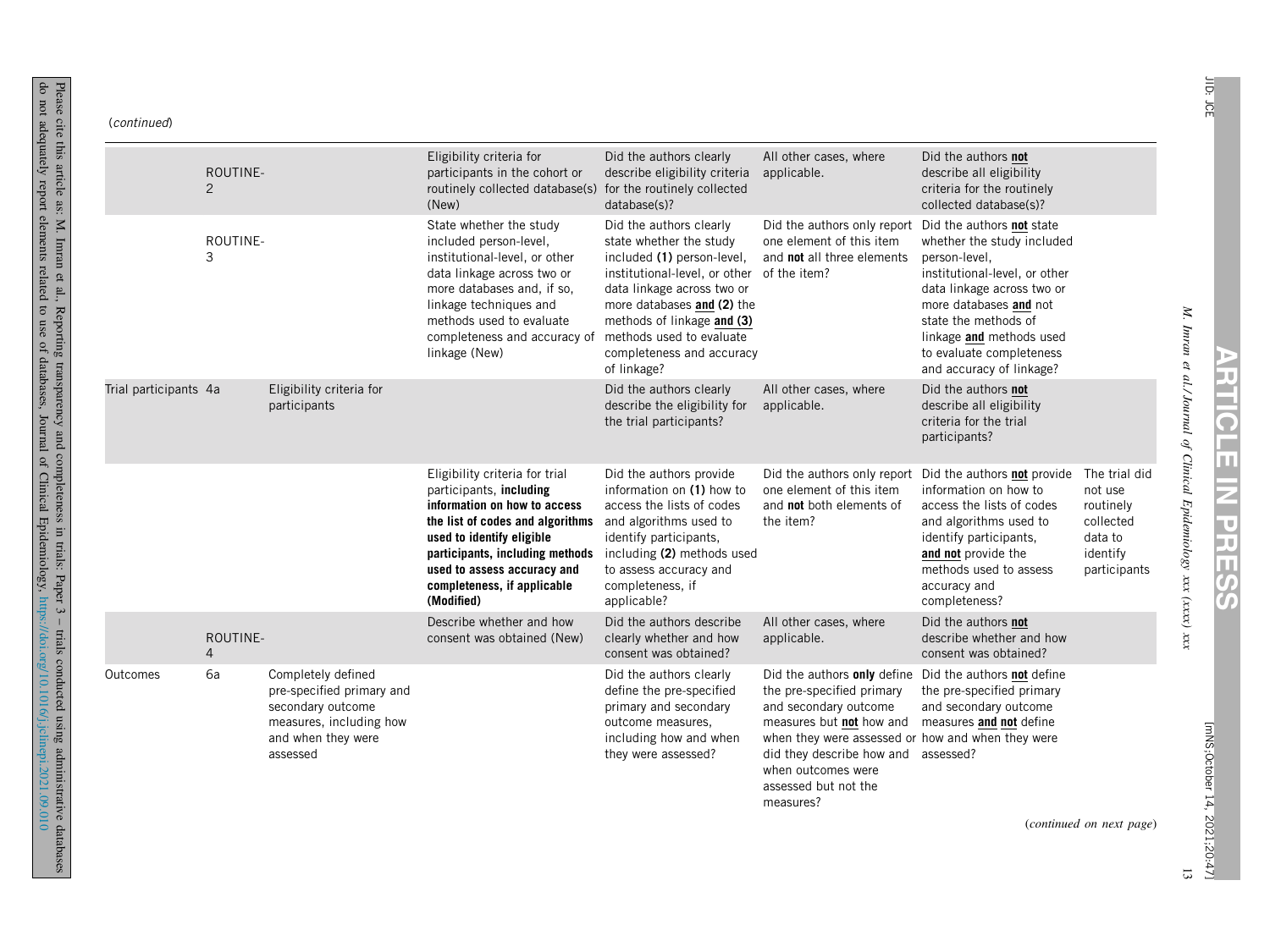#### (continued)

 $\sim$ 

|                                                               |               |                                                                                                                                                                                   | Completely defined<br>pre-specified primary and<br>secondary outcome measures,<br>including how and when they<br>were ascertained and the<br>cohort or routinely collected<br>database(s) used to ascertain<br>each outcome (Modified)                                                                                                                                       | Did the authors clearly<br>describe the routinely<br>collected database(s) used<br>to ascertain each outcome?                                                                                                                                                                                   | All other cases, where<br>applicable.                                                                                                                                                                                     | Did the authors not<br>describe the routinely<br>collected database(s) used<br>to ascertain each outcome?                                                                                                                                                                                                               | The trial did<br>not use<br>routinely<br>collected<br>data to<br>ascertain the<br>outcome |
|---------------------------------------------------------------|---------------|-----------------------------------------------------------------------------------------------------------------------------------------------------------------------------------|------------------------------------------------------------------------------------------------------------------------------------------------------------------------------------------------------------------------------------------------------------------------------------------------------------------------------------------------------------------------------|-------------------------------------------------------------------------------------------------------------------------------------------------------------------------------------------------------------------------------------------------------------------------------------------------|---------------------------------------------------------------------------------------------------------------------------------------------------------------------------------------------------------------------------|-------------------------------------------------------------------------------------------------------------------------------------------------------------------------------------------------------------------------------------------------------------------------------------------------------------------------|-------------------------------------------------------------------------------------------|
|                                                               | ROUTINE-<br>5 |                                                                                                                                                                                   | Information on how to access<br>the list of codes and<br>algorithms used to define or<br>derive the outcomes from the<br>cohort or routinely collected<br>database(s) used to conduct<br>the trial, including methods<br>used to assess accuracy and<br>completeness, if applicable<br>(New)                                                                                 | Did the authors clearly (1)<br>describe information on<br>how to access the list of<br>codes and algorithms used the item?<br>to define or derive the<br>outcomes from the<br>routinely collected<br>$database(s)$ , $(2)$ including<br>methods used to assess<br>accuracy and<br>completeness? | Did the authors only report Did the authors not<br>one element of this item<br>and <b>not</b> both elements of                                                                                                            | describe information on<br>how to access the list of<br>codes and algorithms used<br>to define or derive the<br>outcomes from the<br>routinely collected<br>database(s), and not<br>describe the methods used<br>to assess accuracy and<br>completeness?                                                                | The trial did<br>not use<br>routinely<br>collected<br>data to<br>ascertain the<br>outcome |
| Allocation<br>concealment<br>mechanism                        | 9             | Mechanism used to<br>implement the random<br>allocation sequence (such<br>as sequentially numbered<br>containers), describing any<br>steps taken to conceal the<br>sequence until | Mechanism used to implement Did the authors clearly<br>the random allocation<br>sequence (such as embedding<br>an automated randomiser within random allocation<br>the cohort or routinely collected sequence (such as<br>database(s)), describing any<br>steps taken to conceal the<br>interventions were assigned sequence until interventions<br>were assigned (Modified) | describe the mechanism<br>used to implement the<br>embedding an automated<br>randomiser within the<br>cohort or routinely<br>collected database(s)).<br>describing any steps taken<br>to conceal the sequence<br>until interventions were<br>assigned?                                          | All other cases, where<br>applicable                                                                                                                                                                                      | Did the authors not<br>describe the mechanism<br>used to implement the<br>random allocation<br>sequence (such as<br>embedding an automated<br>randomiser within the<br>cohort or routinely<br>collected database(s)),<br>describing any steps taken<br>to conceal the sequence<br>until interventions were<br>assigned? |                                                                                           |
| Results                                                       |               |                                                                                                                                                                                   |                                                                                                                                                                                                                                                                                                                                                                              |                                                                                                                                                                                                                                                                                                 |                                                                                                                                                                                                                           |                                                                                                                                                                                                                                                                                                                         |                                                                                           |
| Participant flow<br>(a diagram is<br>strongly<br>recommended) | 13a           | For each group, the<br>numbers of participants<br>who were randomly<br>assigned, received<br>intended treatment, and<br>were analysed for the<br>primary outcome                  |                                                                                                                                                                                                                                                                                                                                                                              | Did the authors define<br>clearly for each group, (1)<br>the number of participants<br>who were randomly<br>assigned, (2) received<br>intended treatment and (3)<br>were analysed for the<br>primary outcome?                                                                                   | Did the authors only report Did the authors not<br>one or two elements of this describe clearly for each<br>item and <b>not</b> all three<br>elements of the item or<br>only presented this<br>information for one group? | group, the number of<br>participants who were<br>randomly assigned, and not<br>received intended<br>treatment and not were<br>analysed for the primary<br>outcome?                                                                                                                                                      |                                                                                           |

(*continued on next page*)

*M. Imran et al./ Journal of Clinical Epidemiology xxx* **ARTICLE Iz PRESS**

*(xxxx) xxx*

14

JID: JCE

[mNS;October 14, 2021;20:47] 2021;20:47]

Please cite this article as: M. Imran et al., Reporting transparency and completeness in trials: Paper 3 – trials conducted using administrative not adequately report elements related  $\overline{c}$ use of databases, Journal of **Clinical** Epidemiology, <https://doi.org/10.1016/j.jclinepi.2021.09.010>

do

databases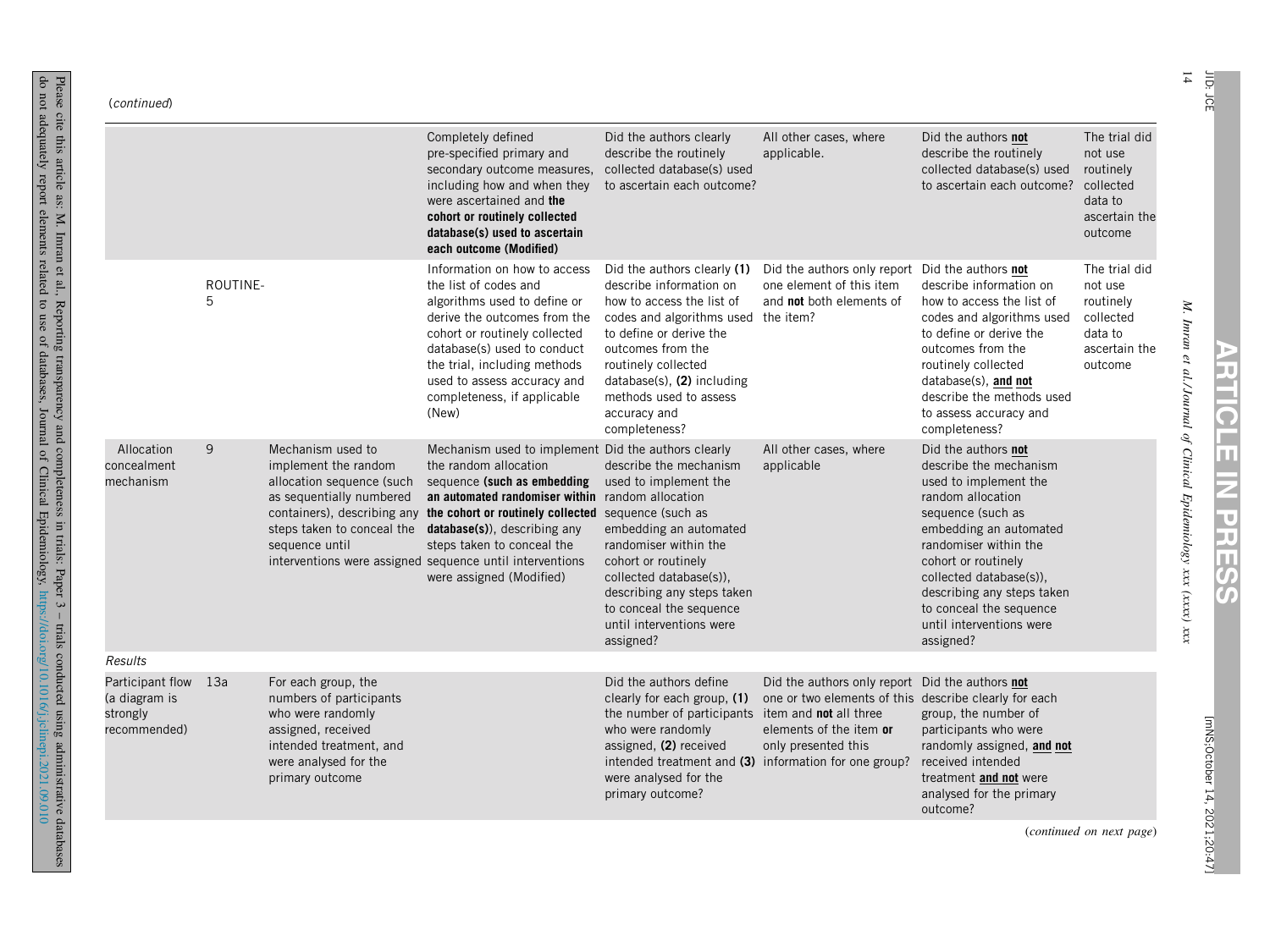#### (continued)

Please cite this article as: M. Imran et al.,

do not

adequately

report

elements

related  $\overline{c}$ use of

Reporting

transparency

databases,

Journal of **Clinical** 

and

completeness

in trials:

Epidemiology,

Paper 3 – trials

conducted

using

<https://doi.org/10.1016/j.jclinepi.2021.09.010>

administrative

databases

|                      |    |                                                                                                                           | For each group, the number of Did the authors clearly<br>participants in the cohort or<br>routinely collected database(s) number of participants in<br>used to conduct the trial and<br>the numbers screened for<br>eligibility, randomly assigned,<br>offered and accepted<br>interventions (e.g., cohort<br>multiple RCTs), received<br>intended treatment, and<br>analysed for the primary<br>outcome (Modified) | define, for each group, the<br>the routinely collected<br>database(s) used to<br>conduct the trial and the<br>numbers screened for<br>eligibility, randomly<br>assigned, received<br>intended treatment, and<br>analysed for the primary<br>outcome?                                             | some, but not all, elements<br>of this item?                                                                                                                                                                                                                                       | Did the authors only report Did the authors <b>not</b> define,<br>for each group, the number<br>of participants in the<br>routinely collected<br>database(s) used to<br>conduct the trial and not<br>define the numbers<br>screened for eligibility,<br>randomly assigned,<br>received intended<br>treatment, and analysed for<br>the primary outcome |
|----------------------|----|---------------------------------------------------------------------------------------------------------------------------|---------------------------------------------------------------------------------------------------------------------------------------------------------------------------------------------------------------------------------------------------------------------------------------------------------------------------------------------------------------------------------------------------------------------|--------------------------------------------------------------------------------------------------------------------------------------------------------------------------------------------------------------------------------------------------------------------------------------------------|------------------------------------------------------------------------------------------------------------------------------------------------------------------------------------------------------------------------------------------------------------------------------------|-------------------------------------------------------------------------------------------------------------------------------------------------------------------------------------------------------------------------------------------------------------------------------------------------------------------------------------------------------|
| <b>Discussion</b>    |    |                                                                                                                           |                                                                                                                                                                                                                                                                                                                                                                                                                     |                                                                                                                                                                                                                                                                                                  |                                                                                                                                                                                                                                                                                    |                                                                                                                                                                                                                                                                                                                                                       |
| Interpretation       | 22 | Interpretation consistent<br>with results, balancing<br>benefits and harms, and<br>considering other relevant<br>evidence |                                                                                                                                                                                                                                                                                                                                                                                                                     | Did the authors clearly<br>provide an interpretation<br>consistent with results,<br>balancing benefits and<br>harms, and considering<br>other relevant evidence?                                                                                                                                 | All other cases, where<br>applicable                                                                                                                                                                                                                                               | Did the authors not provide<br>an interpretation consistent<br>with results, balancing<br>benefits and harms, and<br>considering other relevant<br>evidence?                                                                                                                                                                                          |
|                      |    |                                                                                                                           | Interpretation consistent with<br>results, balancing benefits and provide an interpretation<br>harms, and considering other<br>relevant evidence, including<br>the implications of using data<br>that were not collected to<br>answer the trial research<br>questions (Modified)                                                                                                                                    | Did the authors (1) clearly<br>consistent with results.<br>balancing benefits and<br>harms, and considering<br>other relevant evidence and other relevant evidence or<br>(2) describe the<br>implications of using data<br>that were not collected to<br>answer the trial research<br>questions? | Did the authors (1) clearly<br>provide an interpretation<br>consistent with results,<br>balancing benefits and<br>harms, and considering<br>(2) describe the<br>implications of using data<br>that were not collected to<br>answer the trial research<br>questions - but not both? | Did the authors not provide<br>an interpretation consistent<br>with results, balancing<br>benefits and harms, and<br>considering other relevant<br>evidence and not describe<br>the implications of using<br>data that were not<br>collected to answer the<br>trial research questions?                                                               |
| Other<br>information |    |                                                                                                                           |                                                                                                                                                                                                                                                                                                                                                                                                                     |                                                                                                                                                                                                                                                                                                  |                                                                                                                                                                                                                                                                                    |                                                                                                                                                                                                                                                                                                                                                       |
| Funding              | 25 | Sources of funding and<br>other support (such as<br>supply of drugs), role of<br>funders                                  |                                                                                                                                                                                                                                                                                                                                                                                                                     | Did the authors clearly<br>describe the sources of<br>funding and the role of<br>funders?                                                                                                                                                                                                        | All other cases, where<br>applicable                                                                                                                                                                                                                                               | Did the authors not<br>describe the sources of<br>funding and other support<br>for the trial <b>and</b> the role of<br>the funders?                                                                                                                                                                                                                   |
|                      |    |                                                                                                                           | Sources of funding and other<br>support for both the trial and<br>the cohort or routinely collected funding for the database(s) of this item?<br>database(s), role of funders<br>(Modified)                                                                                                                                                                                                                         | Did the authors clearly<br>describe the sources of<br>and trial and the role of the<br>funder of the trial?                                                                                                                                                                                      | Did the authors only report<br>some, but not all, elements                                                                                                                                                                                                                         | Did the authors not<br>describe the sources of<br>funding for routinely<br>collected database(s) and<br>trial and <b>not</b> describe the<br>role of the funder of the<br>trial?                                                                                                                                                                      |

*M. Imran et al./ Journal of Clinical Epidemiology xxx (xxxx) xxx*

**ARTICLE**

**Iz** 

**PRESS**

2021;20:47]

15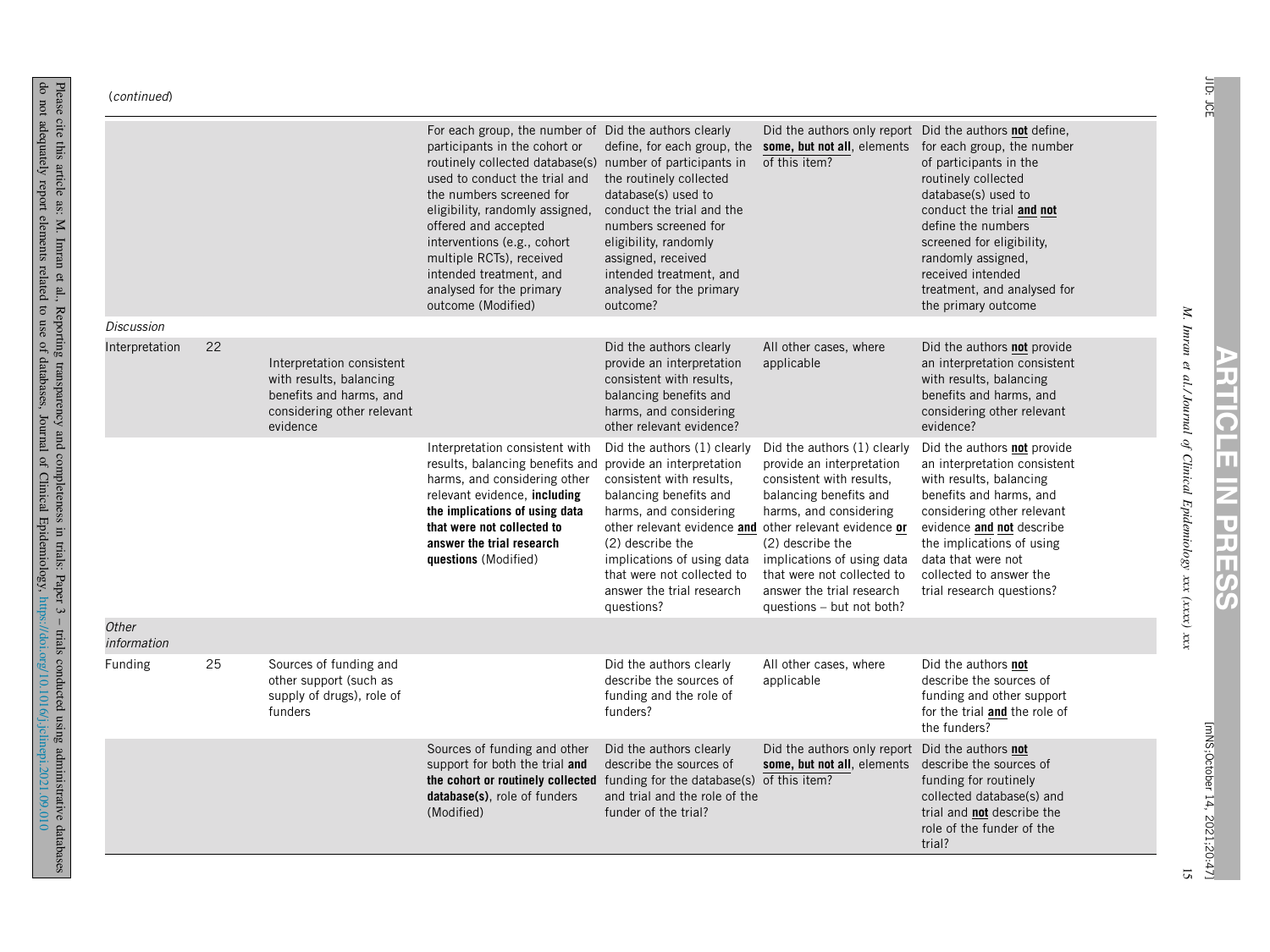#### <span id="page-15-0"></span>16 *M. Imran et al./ Journal of Clinical Epidemiology xxx (xxxx) xxx*

#### **Appendix 4. References of 33 included trials**

[1] Ahmed S, Ernst P, Bartlett SJ, Valois MF, Zaihra T, Pare G, et al. The Effectiveness of Web-Based Asthma Self-Management System, My Asthma Portal (MAP): A Pilot Randomized Controlled Trial. Journal of Medical Internet Research. 2016;18:e313.

[2] Armstrong CD, Taljaard M, Hogg W, Mark AE, Liddy C. Practice facilitation for improving cardiovascular care: secondary evaluation of a stepped wedge cluster randomized controlled trial using population-based administrative data. Trials. 2016;17:434.

[3] Bell JF, Krupski A, Joesch JM, West II, Atkins DC, Court B, et al. A randomized controlled trial of intensive care management for disabled Medicaid beneficiaries with high health care costs. Health Services Research. 2015;50:663.

[4] Belsher BE, Jaycox LH, Freed MC, Evatt DP, Liu X, Novak LA, et al. Mental Health Utilization Patterns During a Stepped, Collaborative Care Effectiveness Trial for PTSD and Depression in the Military Health System. Medical Care. 2016;54:706.

[5] Cushman WC, Davis BR, Pressel SL, Cutler JA, Einhorn PT, Ford CE, et al. Mortality and morbidity during and after the Antihypertensive and Lipid-Lowering Treatment to Prevent Heart Attack Trial. Journal of Clinical Hypertension. 2012;14:20.

[6] Desai S, Mahal A, Sinha T, Schellenberg J, Cousens S. The effect of community health worker-led education on women's health and treatment-seeking: A cluster randomised trial and nested process evaluation in Gujarat, India. Journal of Global Health. 2017;7:020404.

[7] Englander H, Michaels L, Chan B, Kansagara D. The care transitions innovation (C-TraIn) for socioeconomically disadvantaged adults: results of a cluster randomized controlled trial. Journal of General Internal Medicine. 2014;29:1460.

[8] French SD, McKenzie JE, Connor DAO, Grimshaw JM, Mortimer D, Francis JJ, et al. Evaluation of a theoryinformed implementation intervention for the management of acute low back pain in general medical practice: the IMPLEMENT cluster randomised trial. PLoS ONE [Electronic Resource]. 2013;8:e65471.

[9] Goldman LE, Sarkar U, Kessell E, Guzman D, Schneidermann M, Pierluissi E, et al. Support from hospital to home for elders: a randomized trial. Annals of Internal Medicine. 2014;161:472.

[10] Harron K, Mok Q, Dwan K, Ridyard CH, Moitt T, Millar M, et al. CATheter Infections in CHildren (CATCH): a randomised controlled trial and economic evaluation comparing impregnated and standard central venous catheters in children. Health Technology Assessment (Winchester, England). 2016;20:vii.

[11] Haywood LJ, Davis BR, Piller LB, Cushman WC, Cutler JA, Ford CE, et al. Influence of Prevalent and Incident Atrial Fibrillation on Post-Trial Major Events in

ALLHAT. Journal of the National Medical Association. 2017;109:172.

[12] Jacobs F, Easterbrooks MA, Goldberg J, Mistry J, Bumgarner E, Raskin M, et al. Improving Adolescent Parenting: Results From a Randomized Controlled Trial of a Home Visiting Program for Young Families. American Journal of Public Health. 2016;106:342.

[13] Keall MD, Pierse N, Howden-Chapman P, Cunningham C, Cunningham M, Guria J, et al. Home modifications to reduce injuries from falls in the home injury prevention intervention (HIPI) study: a cluster-randomised controlled trial. Lancet. 2015;385:231.

[14] Levine DA, Funkhouser EM, Houston TK, Gerald JK, Johnson-Roe N, Allison JJ, et al. Improving care after myocardial infarction using a 2-year internet-delivered intervention: the Department of Veterans Affairs myocardial infarction-plus cluster-randomized trial. Archives of Internal Medicine. 2011;171:1910.

[15] Murdoch M, Simon AB, Polusny MA, Bangerter AK, Grill JP, Noorbaloochi S, et al. Impact of different privacy conditions and incentives on survey response rate, participant representativeness, and disclosure of sensitive information: a randomized controlled trial. BMC Medical Research Methodology. 2014;14:90.

[16] Palacio AM, Uribe C, Hazel-Fernandez L, Li H, Tamariz LJ, Garay SD, et al. Can phone-based motivational interviewing improve medication adherence to antiplatelet medications after a coronary stent among racial minorities? A randomized trial. Journal of General Internal Medicine. 2015;30:469.

[17] Patel R, Powell JT, Sweeting MJ, Epstein DM, Barrett JK, Greenhalgh RM. The UK EndoVascular Aneurysm Repair (EVAR) randomised controlled trials: long-term follow-up and cost-effectiveness analysis. Health technology assessment (Winchester, England). 2018;22:1.

[18] Piller LB, Baraniuk S, Simpson LM, Cushman WC, Massie BM, Einhorn PT, et al. Long-term followup of participants with heart failure in the antihypertensive and lipid-lowering treatment to prevent heart attack trial (ALLHAT). Circulation. 2011;124:1811.

[19] Piller LB, Simpson LM, Baraniuk S, Habib GB, Rahman M, Basile JN, et al. Characteristics and long-term follow-up of participants with peripheral arterial disease during ALLHAT. Journal of General Internal Medicine. 2014;29:1475.

[20] Rappaport EB, Daskalakis C, Sendecki JA. Using routinely collected growth data to assess a school-based obesity prevention strategy. International Journal of Obesity. 2013;37:79.

[21] Rosen CS, Azevedo KJ, Tiet QQ, Greene CJ, Wood AE, Calhoun P, et al. An RCT of Effects of Telephone Care Management on Treatment Adherence and Clinical Outcomes Among Veterans With PTSD. Psychiatric Services. 2017;68:151.

[22] Rosen CS, Tiet OO, Harris AH, Julian TF, McKay JR, Moore WM, et al. Telephone monitoring and support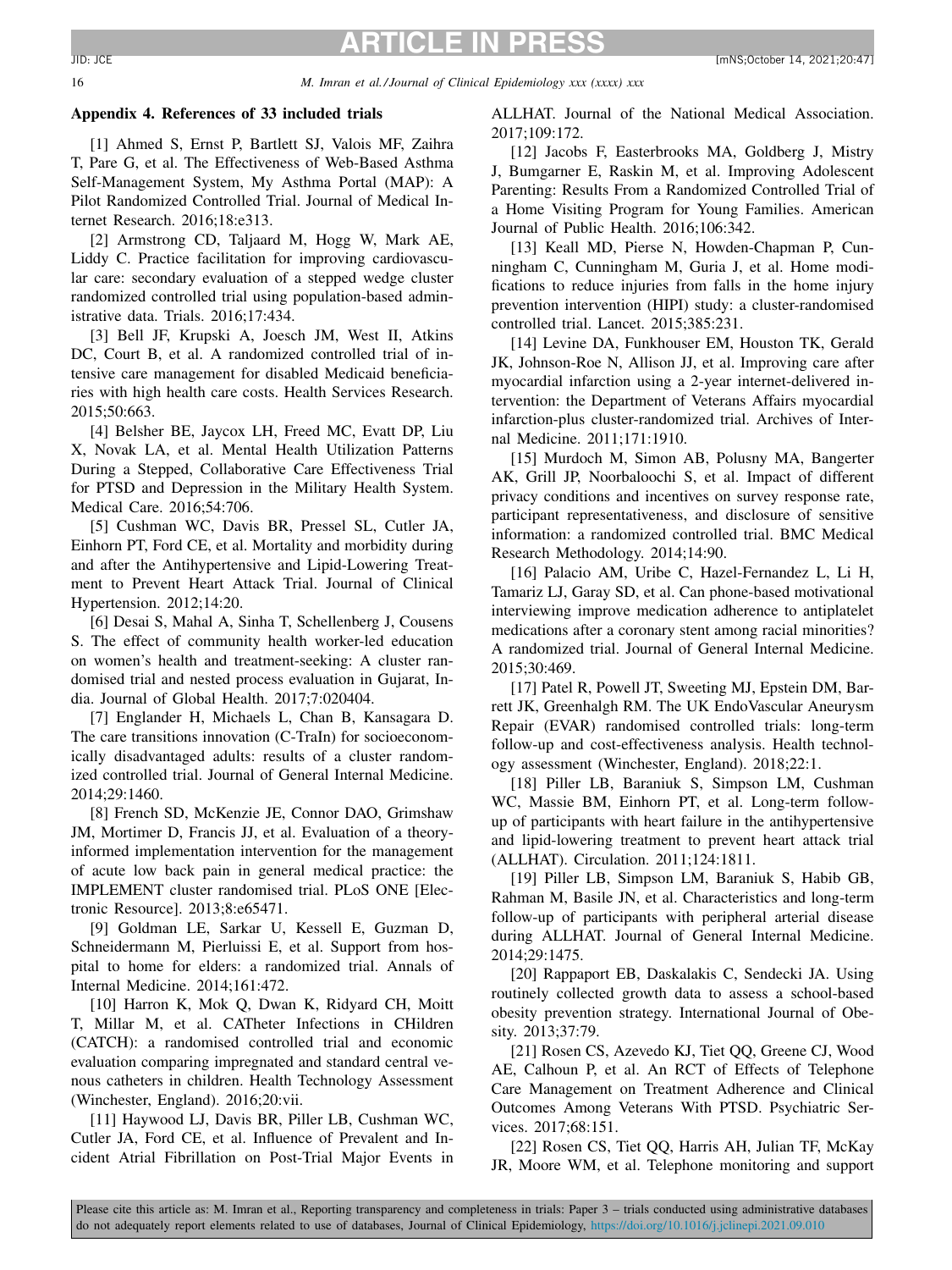<span id="page-16-0"></span>after discharge from residential PTSD treatment: a randomized controlled trial. Psychiatric Services. 2013;64:13.

[23] Sandner M, Cornelissen T, Jungmann T, Herrmann P. Evaluating the effects of a targeted home visiting program on maternal and child health outcomes. Journal of Health Economics. 2018;58:269.

[24] Schmidt-Mende K, Andersen M, Wettermark B, Hasselstrom J. Educational intervention on medication reviews aiming to reduce acute healthcare consumption in elderly patients with potentially inappropriate medicines-A pragmatic open-label cluster-randomized controlled trial in primary care. Pharmacoepidemiology & Drug Safety. 2017;26:1347.

[25] Shah BR, Bhattacharyya O, Yu CH, Mamdani MM, Parsons JA, Straus SE, et al. Effect of an educational toolkit on quality of care: a pragmatic cluster randomized trial. PLoS Medicine / Public Library of Science. 2014;11:e1001588.

[26] Siddique HH, Olson RH, Parenti CM, Rector TS, Caldwell M, Dewan NA, et al. Randomized trial of pragmatic education for low-risk COPD patients: impact on hospitalizations and emergency department visits. International Journal of Copd. 2012;7:719.

[27] Somers JM, Patterson ML, Moniruzzaman A, Currie L, Rezansoff SN, Palepu A, et al. Vancouver At Home: pragmatic randomized trials investigating Housing First for homeless and mentally ill adults. Trials [Electronic Resource]. 2013;14:365.

[28] Steventon A, Bardsley M, Billings J, Dixon J, Doll H, Beynon M, et al. Effect of telecare on use of health and social care services: findings from the Whole Systems Demonstrator cluster randomised trial. Age & Ageing. 2013;42:501.

[29] Steventon A, Bardsley M, Billings J, Dixon J, Doll H, Hirani S, et al. Effect of telehealth on use of secondary care and mortality: findings from the Whole System Demonstrator cluster randomised trial. BMJ (Clinical research ed). 2012;344:e3874.

[30] Tamblyn R, Eguale T, Buckeridge DL, Huang A, Hanley J, Reidel K, et al. The effectiveness of a new generation of computerized drug alerts in reducing the risk of injury from drug side effects: a cluster randomized trial. Journal of the American Medical Informatics Association. 2012;19:635.

[31] Vandivere S, Malm KE, Allen TJ, Williams SC, McKlindon A. A Randomized Controlled Trial of Family Finding: A Relative Search and Engagement Intervention for Youth Lingering in Foster Care. Evaluation Review. 2017;41:542.

[32] Wagner EH, Ludman EJ, Bowles EJi, Penfold R, Reid RJ, Rutter CM, et al. Nurse navigators in early cancer care: a randomized, controlled trial. Journal of Clinical Oncology. 2014;32:12.

[33] Zeiger RS, Schatz M, Li Q, Solari PG, Zazzali JL, Chen W. Real-time asthma outreach reduces excessive short-acting beta2-agonist use: a randomized study. The Journal of Allergy & Clinical Immunology in Practice. 2014;2:445.

**Appendix 5. Table. Characteristics of trials conducted using administrative databases by cluster versus individually randomized trials**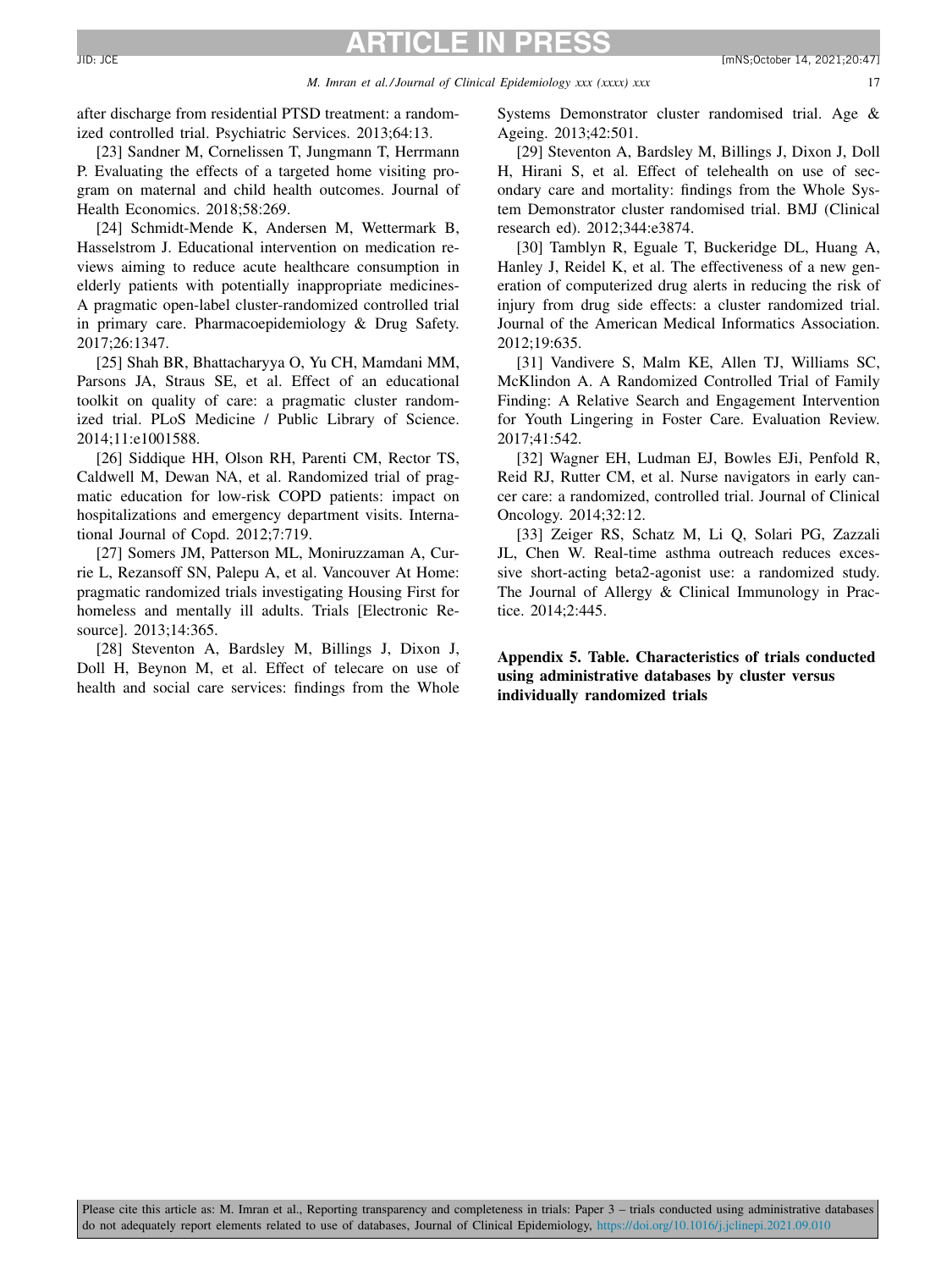# 18 *M. Imran et al./ Journal of Clinical Epidemiology xxx (xxxx) xxx*

|                                                              | Number (%) of                             | Number (%) of                                   | Total (%)                |
|--------------------------------------------------------------|-------------------------------------------|-------------------------------------------------|--------------------------|
|                                                              | cluster randomized<br>trials ( $n = 13$ ) | individually<br>randomized trials<br>$(n = 20)$ | $(n = 33)$               |
| Publication type                                             |                                           |                                                 |                          |
| Primary                                                      | 11 (85%)                                  | 14 (70%)                                        | 25 (76%)                 |
| Secondary                                                    | 2 (15%)                                   | 6 (30%)                                         | 8 (24%)                  |
| Use of administrative data in trial                          |                                           |                                                 |                          |
| Identification of patients                                   | $0(0\%)$                                  | 1(5%)                                           | 1(3%)                    |
| Outcome ascertainment                                        | 10 (77%)                                  | 15 (75%)                                        | 25 (76%)                 |
| Both identification of patients and<br>outcome ascertainment | 3(23%)                                    | 4 (20%)                                         | 7(21%)                   |
| Administrative data used for primary<br>outcome              |                                           |                                                 |                          |
| Yes                                                          | 8 (62%)                                   | 14 (70%)                                        | 22 (67%)                 |
| No                                                           | 5 (38%)                                   | 5(25%)                                          | 10 (30%)                 |
| Unclear                                                      | $0(0\%)$                                  | 1(5%)                                           | 1(3%)                    |
| <b>Setting</b>                                               |                                           |                                                 |                          |
| Inpatient                                                    | 3(23%)                                    | 8 (40%)                                         | 11 (33%)                 |
| Primary care                                                 | 7 (54%)                                   | 3(15%)                                          | 10 (30%)                 |
| Community medicine                                           | 2 (15%)                                   | 3(15%)                                          | 5(15%)                   |
| Outpatient                                                   | $0(0\%)$                                  | 3(15%)                                          | 3(9%)                    |
| Other $1$                                                    | 1(8%)                                     | 3(15%)                                          | 4 (12%)                  |
| Country                                                      |                                           |                                                 |                          |
| <b>USA</b>                                                   | 4 (31%)                                   | 14 (70%)                                        | 18 (55%)                 |
| Canada                                                       | 3(23%)                                    | 3(15%)                                          | 6(18%)                   |
| UK                                                           | 2 (15%)                                   | 2(10%)                                          | 4 (12%)                  |
| Europe                                                       | 1(8%)                                     | 1(5%)                                           | 2(6%)                    |
| Australia                                                    | 1(8%)                                     | $0(0\%)$                                        | 1(3%)                    |
| India                                                        | 1 (8%)                                    | $0(0\%)$                                        | 1(3%)                    |
| New Zealand                                                  | 1(8%)                                     | $0(0\%)$                                        | 1(3%)                    |
| Disease type                                                 |                                           |                                                 |                          |
| General medicine/health                                      | 7 (54%)                                   | 5(25%)                                          | 12 (36%)                 |
| Cardiovascular disease                                       | 3(23%)                                    | 6 (30%)                                         | 9(27%)                   |
| Mental health                                                | $0(0\%)$                                  | 3 (15%)                                         | 3(9%)                    |
| Respiratory                                                  | $0(0\%)$                                  | 3(15%)                                          | 3(9%)                    |
| Other $2$                                                    | 3 (23%)                                   | 3(15%)                                          | 6 (18%)                  |
| Intervention                                                 |                                           |                                                 |                          |
| Educational                                                  | 3 (23%)                                   | 7 (35%)                                         | 10 (30%)                 |
| Multicomponent                                               | 5 (38%)                                   | 2(10%)                                          | 7(21%)                   |
| Drug                                                         | $0(0\%)$                                  | 4 (20%)                                         | 4 (12%)                  |
| Guideline/reminder-based                                     | 2(2%)                                     | $0(0\%)$                                        | 2(6%)                    |
| Other $3$                                                    | 3 (23%)                                   | 7 (35%)                                         | 10 (30%)                 |
| Comparator                                                   |                                           |                                                 |                          |
| Usual care                                                   | 12 (92%)                                  | 13 (65%)                                        | 25 (76%)                 |
| Active comparator                                            | 1 (8%)                                    | 7 (35%)                                         | 8 (24%)                  |
| Primary outcome                                              |                                           |                                                 |                          |
| Mortality                                                    | $0(0\%)$                                  | 5 (25%)                                         | 5(15%)                   |
| Hospitalization                                              | 3 (23%)                                   | 2(10%)                                          | 5(15%)                   |
|                                                              |                                           |                                                 | (continued on next page) |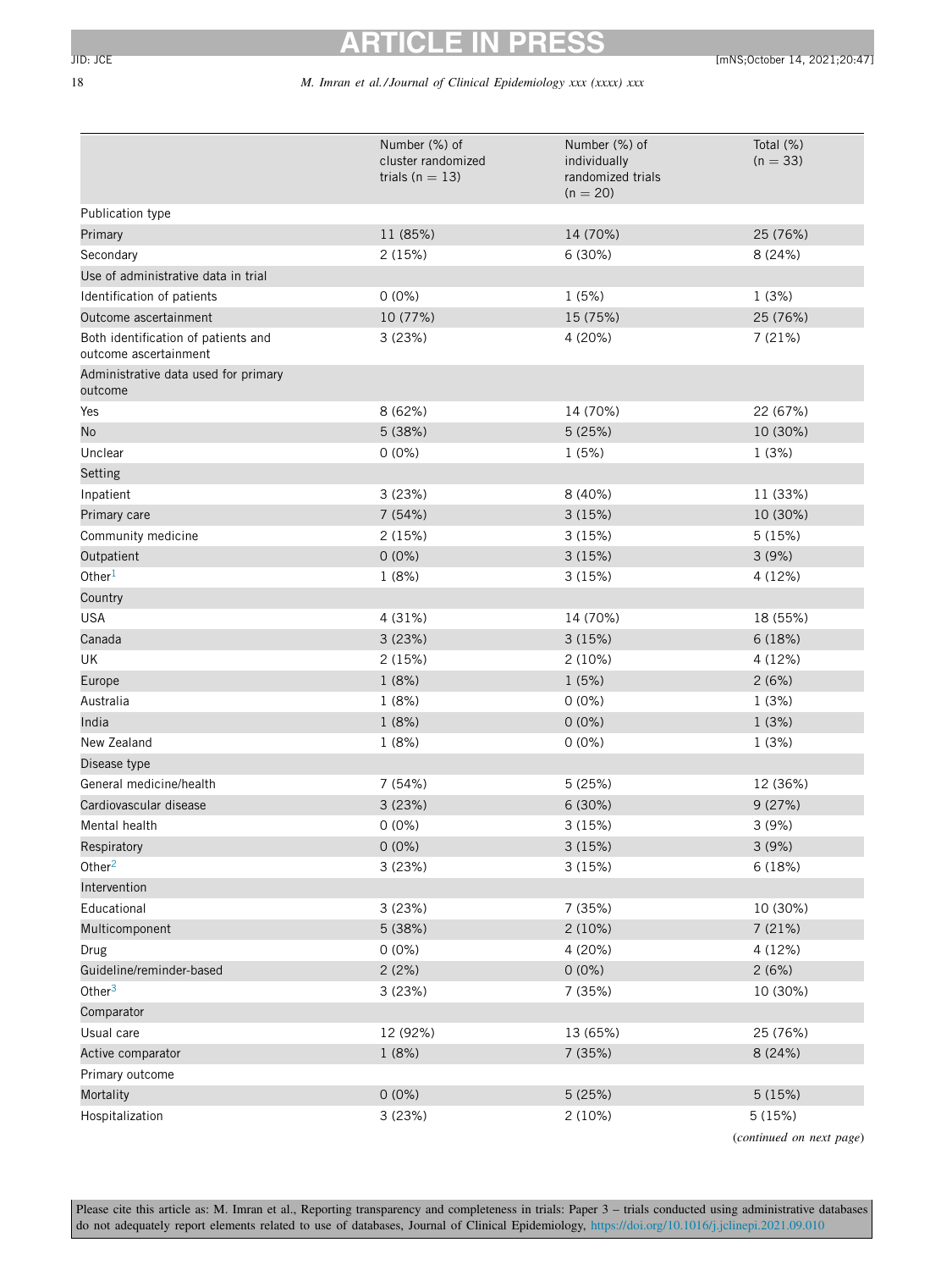# <span id="page-18-0"></span>**ARTICLE IN PRESS** JID: JCE [mNS;October 14, 2021;20:47] [mNS;October 14, 2021;20:47]

### *M. Imran et al./ Journal of Clinical Epidemiology xxx (xxxx) xxx* 19

(continued)

| Surrogate                     | 3(23%)                      | 1(5%)                       | 4(12%)                           |
|-------------------------------|-----------------------------|-----------------------------|----------------------------------|
| Self-reported                 | 1(8%)                       | $2(10\%)$                   | 3(9%)                            |
| Other $4$                     | 5(38%)                      | 11 (55%)                    | 16 (48%)                         |
| Sample size                   |                             |                             |                                  |
| Clusters (Median and IQR)     | 101<br>$[373 - 221]$        |                             | 101<br>$[73 - 221]$              |
| Participants (Median and IQR) | 119,910<br>[86,998-526,850] | 32,804<br>$[32,804-33,081]$ | 43.721<br>$[32, 942 - 103, 453]$ |
|                               |                             |                             |                                  |

 $1$  Residential and multiple.

2 Diabetes, cancer, potentially inapproproate medicines, drug side effects, infection, disability, homelessness.

<sup>3</sup> Telephone/web-based care, Family Finding program, referral, housing, health care provider support, surgical.

<sup>4</sup> Insurance claims, uptake of treatment, disease occurence, no primary outcome, adherence, risk of injury, multiple/composite outcomes and rate of injury.

**Appendix 6. Completeness and transparency of reporting for each item for RCTs conducted using administrative data by Primary/Secondary publication type (only includes original, modified and new items)**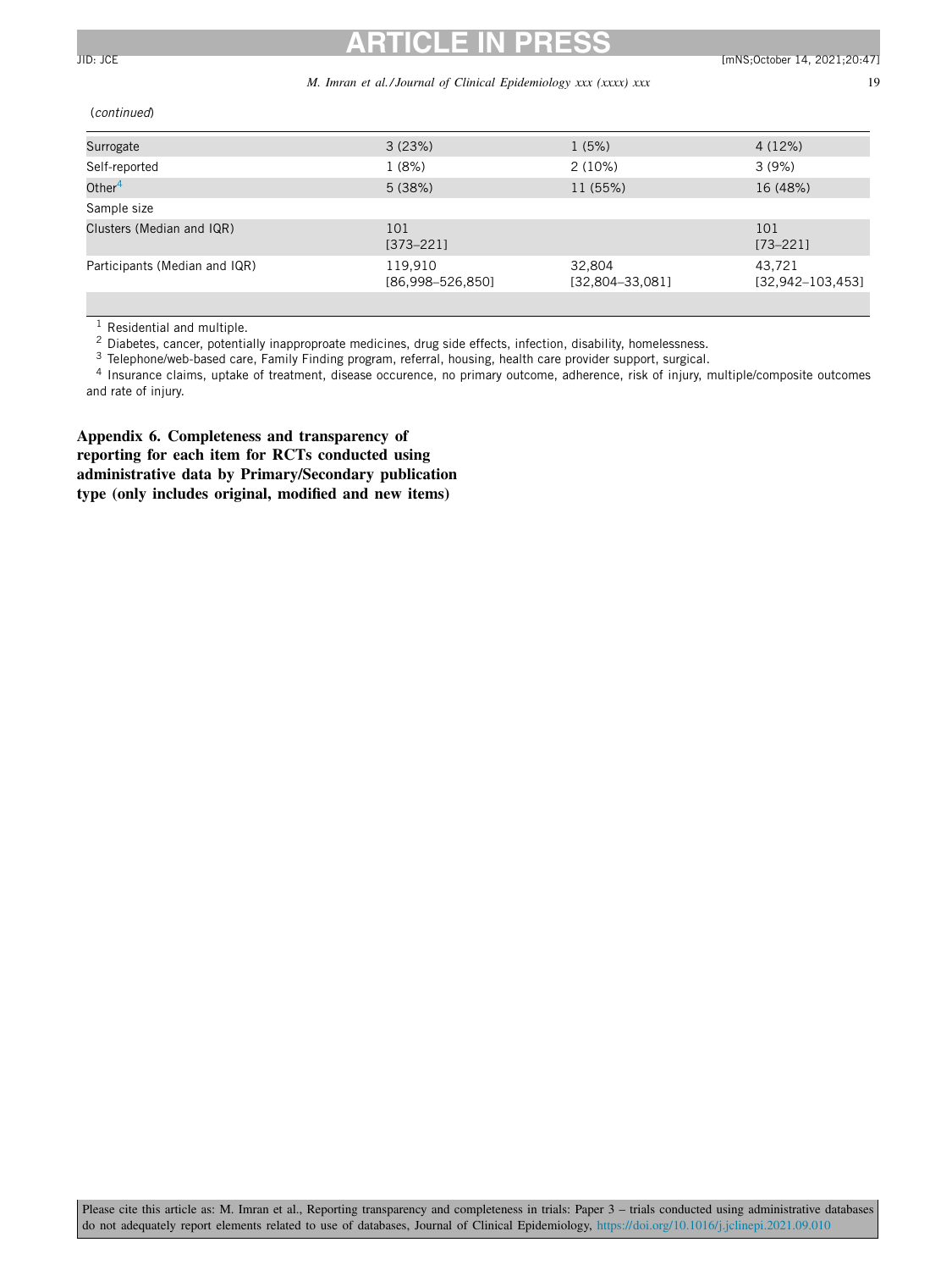|                                                 |                          |                                                                                                                                   |                                                                                                                                                                                                                                                                                                                                                                    | Primary Publications, N=25      |                                    |                                          |                          |  |
|-------------------------------------------------|--------------------------|-----------------------------------------------------------------------------------------------------------------------------------|--------------------------------------------------------------------------------------------------------------------------------------------------------------------------------------------------------------------------------------------------------------------------------------------------------------------------------------------------------------------|---------------------------------|------------------------------------|------------------------------------------|--------------------------|--|
| <b>CONSORT 2010 Item</b>                        |                          |                                                                                                                                   | <b>CONSORT-ROUTINE</b>                                                                                                                                                                                                                                                                                                                                             | Adequately<br>reported<br>N(% ) | <b>Partially reported</b><br>N(% ) | Inadequately or<br>Not reported<br>N(% ) | Not applicable<br>N(% )  |  |
| <b>Title and abstract</b>                       |                          |                                                                                                                                   |                                                                                                                                                                                                                                                                                                                                                                    |                                 |                                    |                                          |                          |  |
|                                                 | 1 <sub>b</sub>           | Structured summary of trial<br>design, methods, results, and<br>conclusions (for specific guidance<br>see CONSORT for abstracts). |                                                                                                                                                                                                                                                                                                                                                                    | 22 (80%)                        | 3(12%)                             | $0(0\%)$                                 |                          |  |
|                                                 |                          |                                                                                                                                   | Structured summary of trial design, methods,<br>results, and conclusions (for specific guidance see<br>CONSORT for abstracts). Specify that a cohort or<br>routinely collected data were used to conduct the trial<br>and, if applicable, provide the name of the cohort or<br>routinely collected database(s) (Modified)                                          | 22 (80%)                        | 3(12%)                             | $0(0\%)$                                 |                          |  |
| <b>Methods</b>                                  |                          |                                                                                                                                   |                                                                                                                                                                                                                                                                                                                                                                    |                                 |                                    |                                          |                          |  |
| Trial design                                    | 3a                       | Description of trial design (such<br>as parallel, factorial) including<br>allocation ratio                                        |                                                                                                                                                                                                                                                                                                                                                                    | 8 (32%)                         | 6(24%)                             | 11 (44%)                                 |                          |  |
|                                                 |                          |                                                                                                                                   | Description of trial design (such as parallel,<br>factorial) including allocation ratio, that a cohort or<br>routinely collected database(s) was used to conduct<br>the trial (such as electronic health record, registry)<br>and how the data were used within the trial (such as<br>identification of eligible trial participants, trial<br>outcomes) (Modified) | 20 (80%)                        | 5(20%)                             | $0(0\%)$                                 |                          |  |
| Cohort or<br>routinely<br>collected<br>database | ROUTINE-<br>$\mathbf{1}$ |                                                                                                                                   | Name, if applicable, and description of the cohort $2(8%)$<br>or routinely collected database(s) used to conduct<br>the trial, including information on the setting (such<br>as primary care), locations, and dates, (such as<br>periods of recruitment, follow-up, and data<br>collection) (New)                                                                  |                                 | 20 (80%)                           | 3(12%)                                   |                          |  |
|                                                 | ROUTINE-<br>2            |                                                                                                                                   | Eligibility criteria for participants in the cohort or<br>routinely collected database(s) (New)                                                                                                                                                                                                                                                                    | 1(4%)                           | 5(20%)                             | 19 (76%)                                 |                          |  |
|                                                 | ROUTINE-<br>3            |                                                                                                                                   | State whether the study included person-level,<br>institutional-level, or other data linkage across two<br>or more databases and, if so, linkage techniques<br>and methods used to evaluate completeness and<br>accuracy of linkage (New)                                                                                                                          | 1(4%)                           | 8 (32%)                            | 16 (64%)                                 |                          |  |
|                                                 |                          |                                                                                                                                   |                                                                                                                                                                                                                                                                                                                                                                    |                                 |                                    |                                          | (continued on next page) |  |

**ARTICLE**

**Iz** 

**PRESS**

JID: JCE

Please cite this article as: M. Imran et al., Reporting transparency and completeness in trials: Paper 3 – trials conducted using administrative databases not adequately report elements related  $\overline{c}$ use of databases, Journal of **Clinical** Epidemiology, <https://doi.org/10.1016/j.jclinepi.2021.09.010>

do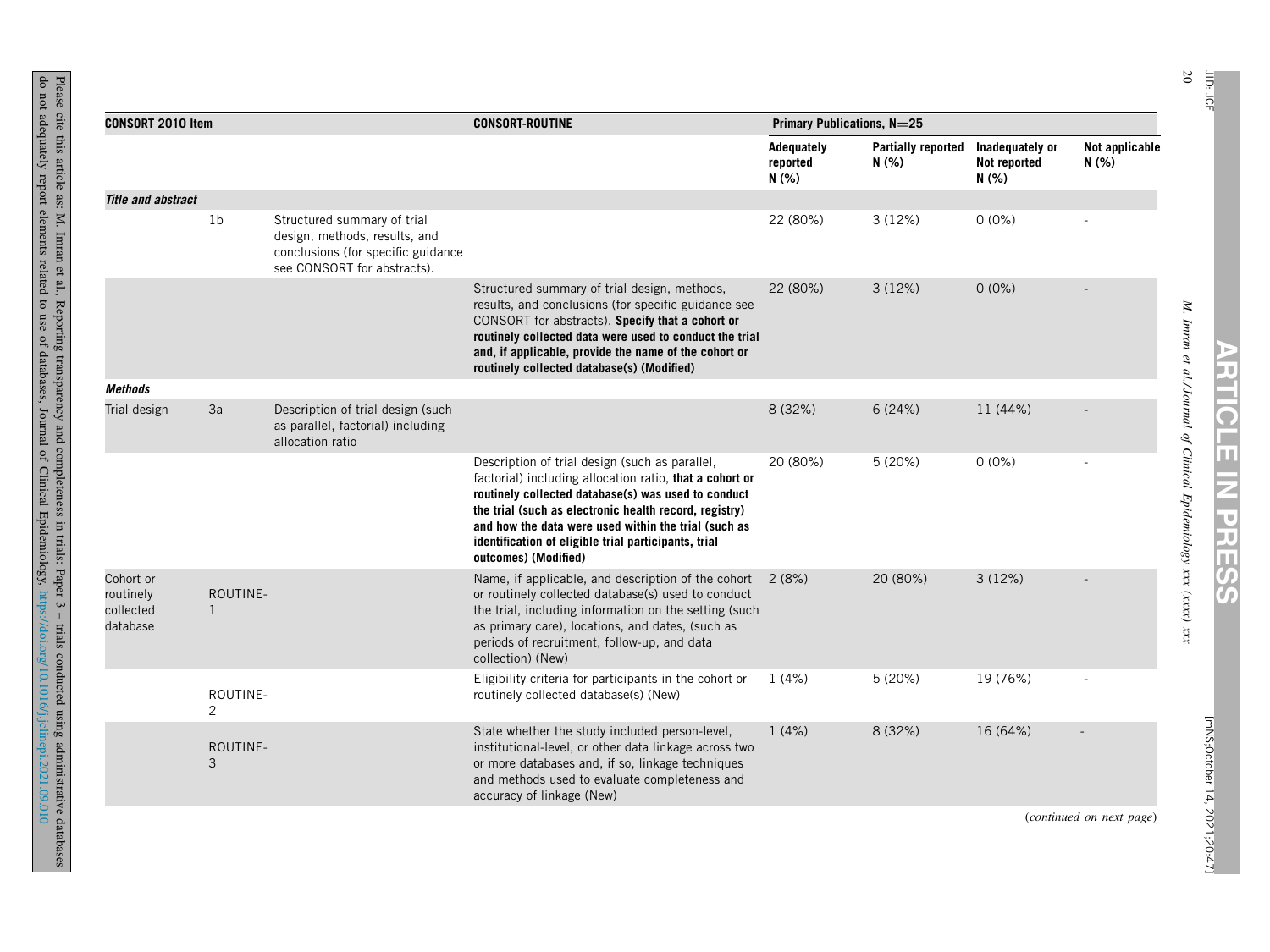| (continued) |
|-------------|
|-------------|

do not

adequately

report

elements

related  $\overline{c}$ use of

Reporting

transparency

databases,

Journal of **Clinical** 

and

completeness

in trials:

Epidemiology,

Paper 3 – trials

conducted

using

<https://doi.org/10.1016/j.jclinepi.2021.09.010>

administrative

databases

| <b>Trials</b><br>participants                                 | 4a                         | Eligibility criteria for participants                                                                                                                                                                      |                                                                                                                                                                                                                                                                                                                                                                                     | 20 (80%) | 4(16%)  | 1(4%)    |                          |
|---------------------------------------------------------------|----------------------------|------------------------------------------------------------------------------------------------------------------------------------------------------------------------------------------------------------|-------------------------------------------------------------------------------------------------------------------------------------------------------------------------------------------------------------------------------------------------------------------------------------------------------------------------------------------------------------------------------------|----------|---------|----------|--------------------------|
|                                                               |                            |                                                                                                                                                                                                            | Eligibility criteria for trial participants, including<br>information on how to access the list of codes and<br>algorithms used to identify eligible participants,<br>information on accuracy and completeness of data<br>used to ascertain eligibility, and methods used to<br>validate accuracy and completeness (e.g., monitoring,<br>adjudication), if applicable (Modified)    | $0(0\%)$ | 4 (16%) | $0(0\%)$ | 21 (84%)                 |
|                                                               | ROUTINE-<br>$\overline{4}$ |                                                                                                                                                                                                            | Describe whether and how consent was obtained<br>(New)                                                                                                                                                                                                                                                                                                                              | 19 (76%) | 1(4%)   | 5(20%)   |                          |
| Outcomes                                                      | 6a                         | Completely defined pre-specified<br>primary and secondary outcome<br>measures, including how and<br>when they were assessed                                                                                |                                                                                                                                                                                                                                                                                                                                                                                     | 23 (92%) | 2(8%)   | $0(0\%)$ |                          |
|                                                               |                            |                                                                                                                                                                                                            | Completely defined pre-specified primary and<br>secondary outcome measures, including how and<br>when they were ascertained and the cohort or<br>routinely collected database(s) used to ascertain each<br>outcome (Modified)                                                                                                                                                       | 21 (84%) | 4(16%)  | $0(0\%)$ | $0(0\%)$                 |
|                                                               | ROUTINE-<br>5              |                                                                                                                                                                                                            | Information on how to access the list of codes and<br>algorithms used to define or derive the outcomes<br>from the cohort or routinely collected database(s)<br>used to conduct the trial, information on accuracy<br>and completeness of outcome variables, and<br>methods used to validate accuracy and<br>completeness (e.g., monitoring, adjudication), if<br>applicable. (New) | 0 (0%)   | 2(8%)   | 22 (88%) | 1(4%)                    |
| Allocation<br>concealment<br>mechanism                        | 9                          | Mechanism used to implement<br>the random allocation sequence<br>(such as sequentially numbered<br>containers), describing any steps<br>taken to conceal the sequence<br>until interventions were assigned | Mechanism used to implement the random<br>allocation sequence (such as embedding an<br>automated randomiser within the cohort or routinely<br>collected database(s)), describing any steps taken to<br>conceal the sequence until interventions were<br>assigned (Modified)                                                                                                         | 8 (32%)  | 2(8%)   | 15 (60%) |                          |
| <b>Results</b>                                                |                            |                                                                                                                                                                                                            |                                                                                                                                                                                                                                                                                                                                                                                     |          |         |          |                          |
| Participant flow<br>(a diagram is<br>strongly<br>recommended) | 13a                        | For each group, the numbers of<br>participants who were randomly<br>assigned, received intended<br>treatment, and were analysed for<br>the primary outcome                                                 |                                                                                                                                                                                                                                                                                                                                                                                     | 17 (68%) | 7 (28%) | 1(4%)    |                          |
|                                                               |                            |                                                                                                                                                                                                            |                                                                                                                                                                                                                                                                                                                                                                                     |          |         |          | (continued on next page) |

*M. Imran et al./ Journal of Clinical Epidemiology xxx (xxxx) xxx*

**ARTICLE**

**Iz** 

**PRESS**

21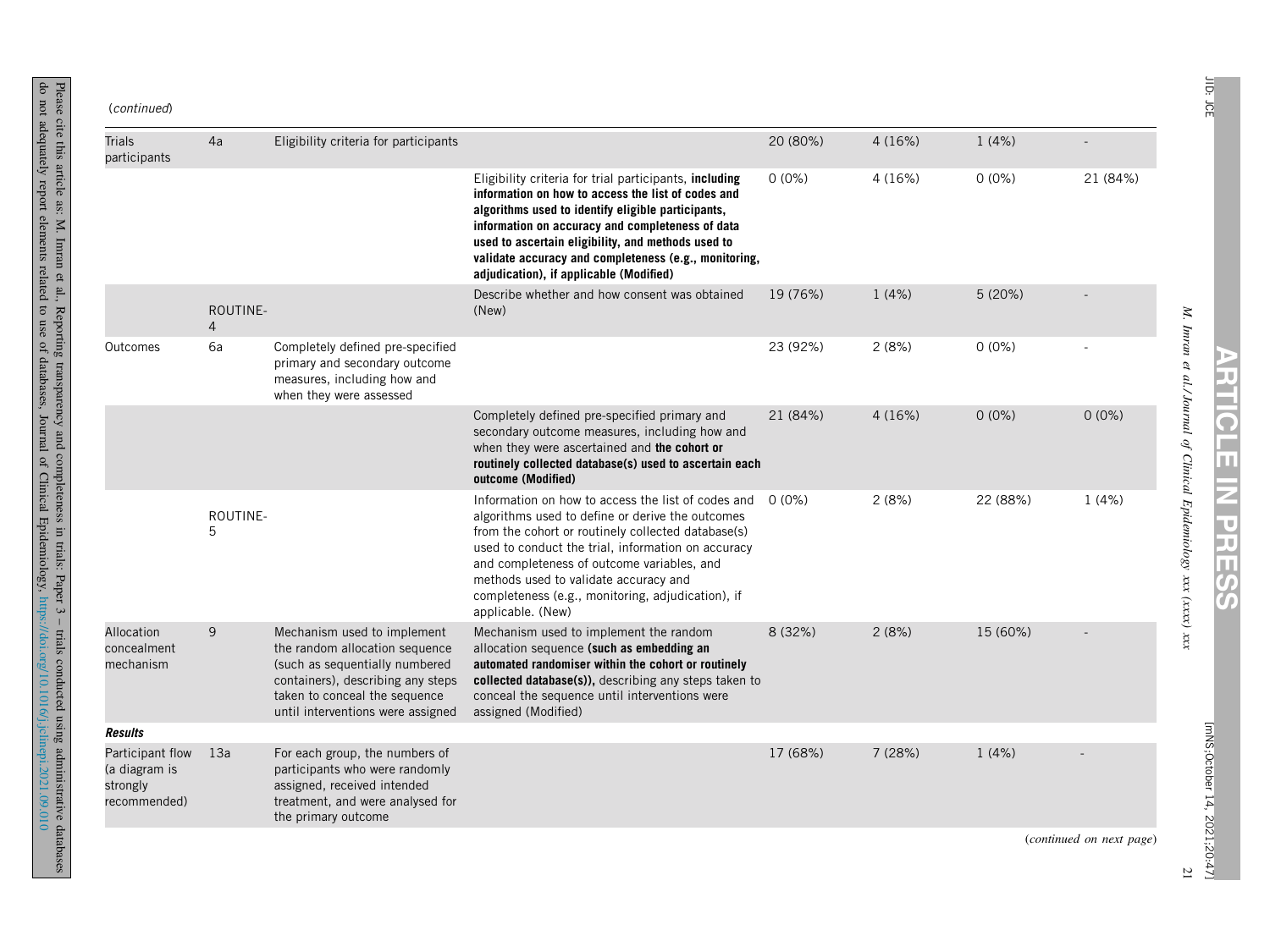| (continued)               |                |                                                                                                                                   |                                                                                                                                                                                                                                                                                                                                                    |                             |          |          |                          |
|---------------------------|----------------|-----------------------------------------------------------------------------------------------------------------------------------|----------------------------------------------------------------------------------------------------------------------------------------------------------------------------------------------------------------------------------------------------------------------------------------------------------------------------------------------------|-----------------------------|----------|----------|--------------------------|
|                           |                |                                                                                                                                   | For each group, the number of participants in the<br>cohort or routinely collected database(s) used to<br>conduct the trial and the numbers screened for<br>eligibility, randomly assigned, offered and accepted<br>interventions (e.g., cohort multiple RCTs), received<br>intended treatment, and analysed for the primary<br>outcome (Modified) | 1(4%)                       | 2(8%)    | 1(4%)    | 21 (84%)                 |
| <b>Discussion</b>         |                |                                                                                                                                   |                                                                                                                                                                                                                                                                                                                                                    |                             |          |          |                          |
| Interpretation            | 22             | Interpretation consistent with<br>results, balancing benefits and<br>harms, and considering other<br>relevant evidence            |                                                                                                                                                                                                                                                                                                                                                    | 24 (96%)                    | 1(4%)    | $0(0\%)$ |                          |
|                           |                |                                                                                                                                   | Interpretation consistent with results, balancing<br>benefits and harms, and considering other relevant<br>evidence, including the implications of using data<br>that were not collected to answer the trial research<br>questions (Modified)                                                                                                      | 5(20%)                      | 1(4%)    | 19 (76%) |                          |
| <b>Other information</b>  |                |                                                                                                                                   |                                                                                                                                                                                                                                                                                                                                                    |                             |          |          |                          |
| Funding                   | 25             | Sources of funding and other<br>support (such as supply of drugs),<br>role of funders                                             |                                                                                                                                                                                                                                                                                                                                                    | 12 (48%)                    | 12 (48%) | 1(4%)    |                          |
|                           |                |                                                                                                                                   | Sources of funding and other support for both the<br>trial and the cohort or routinely collected database(s),<br>role of funders (Modified)                                                                                                                                                                                                        | 2(8%)                       | 13 (52%) | 40 (0%)  |                          |
|                           |                |                                                                                                                                   |                                                                                                                                                                                                                                                                                                                                                    | Secondary Publications, N=8 |          |          |                          |
| <b>Title and abstract</b> |                |                                                                                                                                   |                                                                                                                                                                                                                                                                                                                                                    |                             |          |          |                          |
|                           | 1 <sub>b</sub> | Structured summary of trial<br>design, methods, results, and<br>conclusions (for specific guidance<br>see CONSORT for abstracts). |                                                                                                                                                                                                                                                                                                                                                    | 7 (88%)                     | 1(12%)   | $0(0\%)$ |                          |
|                           |                |                                                                                                                                   | Structured summary of trial design, methods,<br>results, and conclusions (for specific guidance see<br>CONSORT for abstracts). Specify that a cohort or<br>routinely collected data were used to conduct the trial<br>and, if applicable, provide the name of the cohort or<br>routinely collected database(s) (Modified)                          | 8 (100%)                    | $0(0\%)$ | $0(0\%)$ |                          |
| <b>Methods</b>            |                |                                                                                                                                   |                                                                                                                                                                                                                                                                                                                                                    |                             |          |          |                          |
| Trial design              | 3a             | Description of trial design (such<br>as parallel, factorial) including<br>allocation ratio                                        |                                                                                                                                                                                                                                                                                                                                                    | 3(38%)                      | 3(38%)   | 2(25%)   |                          |
|                           |                |                                                                                                                                   |                                                                                                                                                                                                                                                                                                                                                    |                             |          |          | (continued on next page) |

do not

adequately

report

elements

related  $\overline{c}$ use of

Reporting

transparency

databases,

Journal of **Clinical** 

and

completeness

in trials:

Epidemiology,

Paper 3 – trials

conducted

using

<https://doi.org/10.1016/j.jclinepi.2021.09.010>

administrative

databases

22 JID:

JCE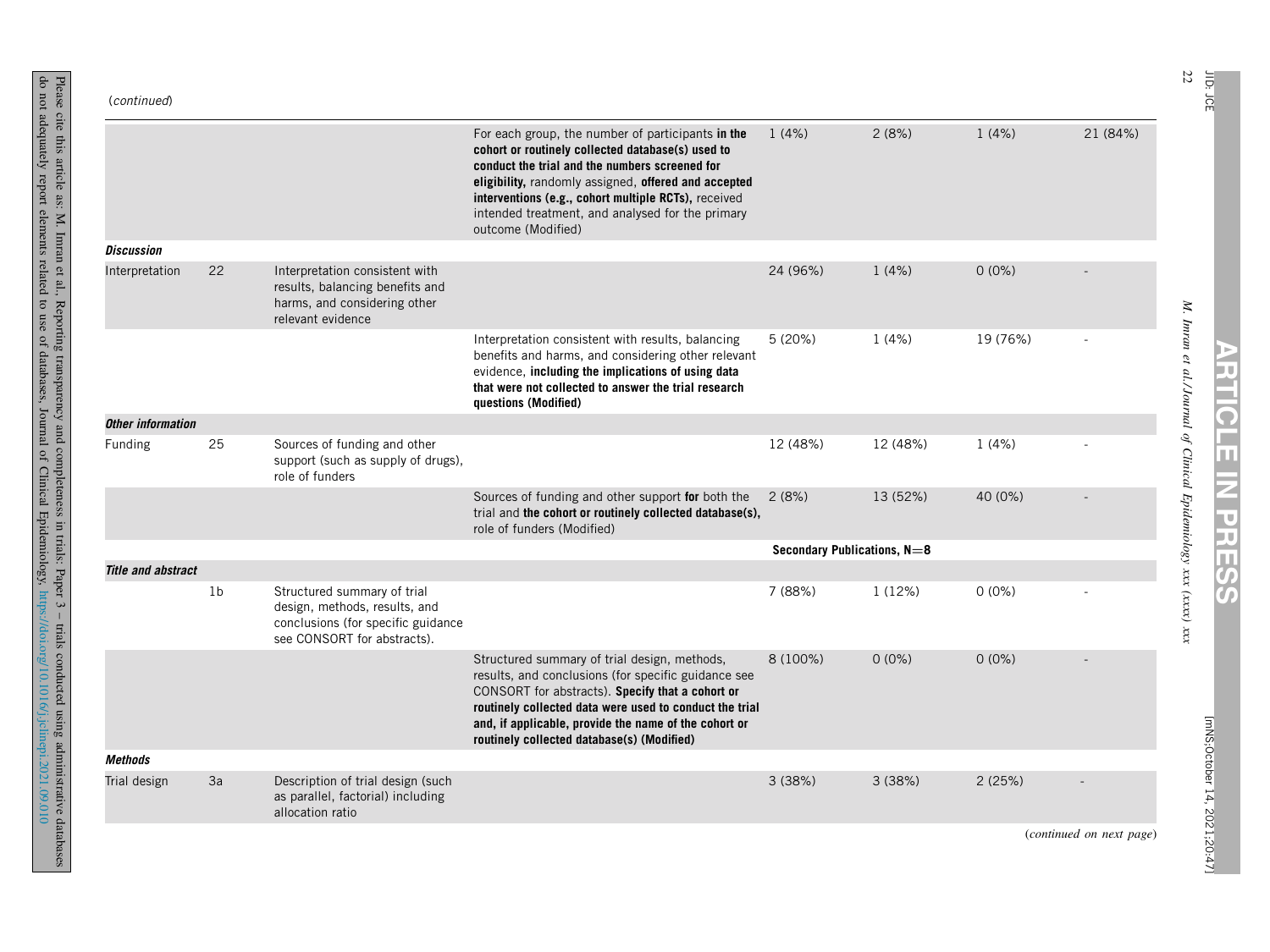| (continued) |
|-------------|
|             |

do not

adequately

report

elements

related  $\overline{c}$ use of

Reporting

transparency

databases,

Journal of **Clinical** 

and

completeness

in trials:

Epidemiology,

Paper 3 – trials

conducted

using

<https://doi.org/10.1016/j.jclinepi.2021.09.010>

administrative

databases

|                                                 |                            |                                                                                                                             | Description of trial design (such as parallel,<br>factorial) including allocation ratio, that a cohort or<br>routinely collected database(s) was used to conduct<br>the trial (such as electronic health record, registry)<br>and how the data were used within the trial (such as<br>identification of eligible trial participants, trial<br>outcomes) (Modified)               | 7 (88%)  | 1(13%)   | $0(0\%)$ |                          |
|-------------------------------------------------|----------------------------|-----------------------------------------------------------------------------------------------------------------------------|----------------------------------------------------------------------------------------------------------------------------------------------------------------------------------------------------------------------------------------------------------------------------------------------------------------------------------------------------------------------------------|----------|----------|----------|--------------------------|
| Cohort or<br>routinely<br>collected<br>database | ROUTINE-<br>1              |                                                                                                                             | Name, if applicable, and description of the cohort<br>or routinely collected database(s) used to conduct<br>the trial, including information on the setting (such<br>as primary care), locations, and dates, (such as<br>periods of recruitment, follow-up, and data<br>collection) (New)                                                                                        | 1 (13%)  | 7 (88%)  | $0(0\%)$ |                          |
|                                                 | ROUTINE-<br>2              |                                                                                                                             | Eligibility criteria for participants in the cohort or<br>routinely collected database(s) (New)                                                                                                                                                                                                                                                                                  | 1(13%)   | 2(25%)   | 5(63%)   |                          |
|                                                 | ROUTINE-<br>3              |                                                                                                                             | State whether the study included person-level,<br>institutional-level, or other data linkage across two<br>or more databases and, if so, linkage techniques<br>and methods used to evaluate completeness and<br>accuracy of linkage (New)                                                                                                                                        | $0(0\%)$ | 3(38%)   | 5(63%)   |                          |
| <b>Trials</b><br>participants                   | 4a                         | Eligibility criteria for participants                                                                                       |                                                                                                                                                                                                                                                                                                                                                                                  | 8 (100%) | $0(0\%)$ | $0(0\%)$ |                          |
|                                                 |                            |                                                                                                                             | Eligibility criteria for trial participants, including<br>information on how to access the list of codes and<br>algorithms used to identify eligible participants,<br>information on accuracy and completeness of data<br>used to ascertain eligibility, and methods used to<br>validate accuracy and completeness (e.g., monitoring,<br>adjudication), if applicable (Modified) | $0(0\%)$ | 1(13%)   | 1(13%)   | 6(75%)                   |
|                                                 | ROUTINE-<br>$\overline{4}$ |                                                                                                                             | Describe whether and how consent was obtained<br>(New)                                                                                                                                                                                                                                                                                                                           | 7(88%)   | $0(0\%)$ | 1(12%)   |                          |
| Outcomes                                        | 6a                         | Completely defined pre-specified<br>primary and secondary outcome<br>measures, including how and<br>when they were assessed |                                                                                                                                                                                                                                                                                                                                                                                  | 8 (100%) | $0(0\%)$ | $0(0\%)$ |                          |
|                                                 |                            |                                                                                                                             | Completely defined pre-specified primary and<br>secondary outcome measures, including how and<br>when they were ascertained and the cohort or<br>routinely collected database(s) used to ascertain each<br>outcome (Modified)                                                                                                                                                    | 8 (100%) | $0(0\%)$ | $0(0\%)$ | $0(0\%)$                 |
|                                                 |                            |                                                                                                                             |                                                                                                                                                                                                                                                                                                                                                                                  |          |          |          | (continued on next page) |

*M. Imran et al./ Journal of Clinical Epidemiology xxx (xxxx) xxx*

**ARTICLE**

**Iz** 

**PRESS**

23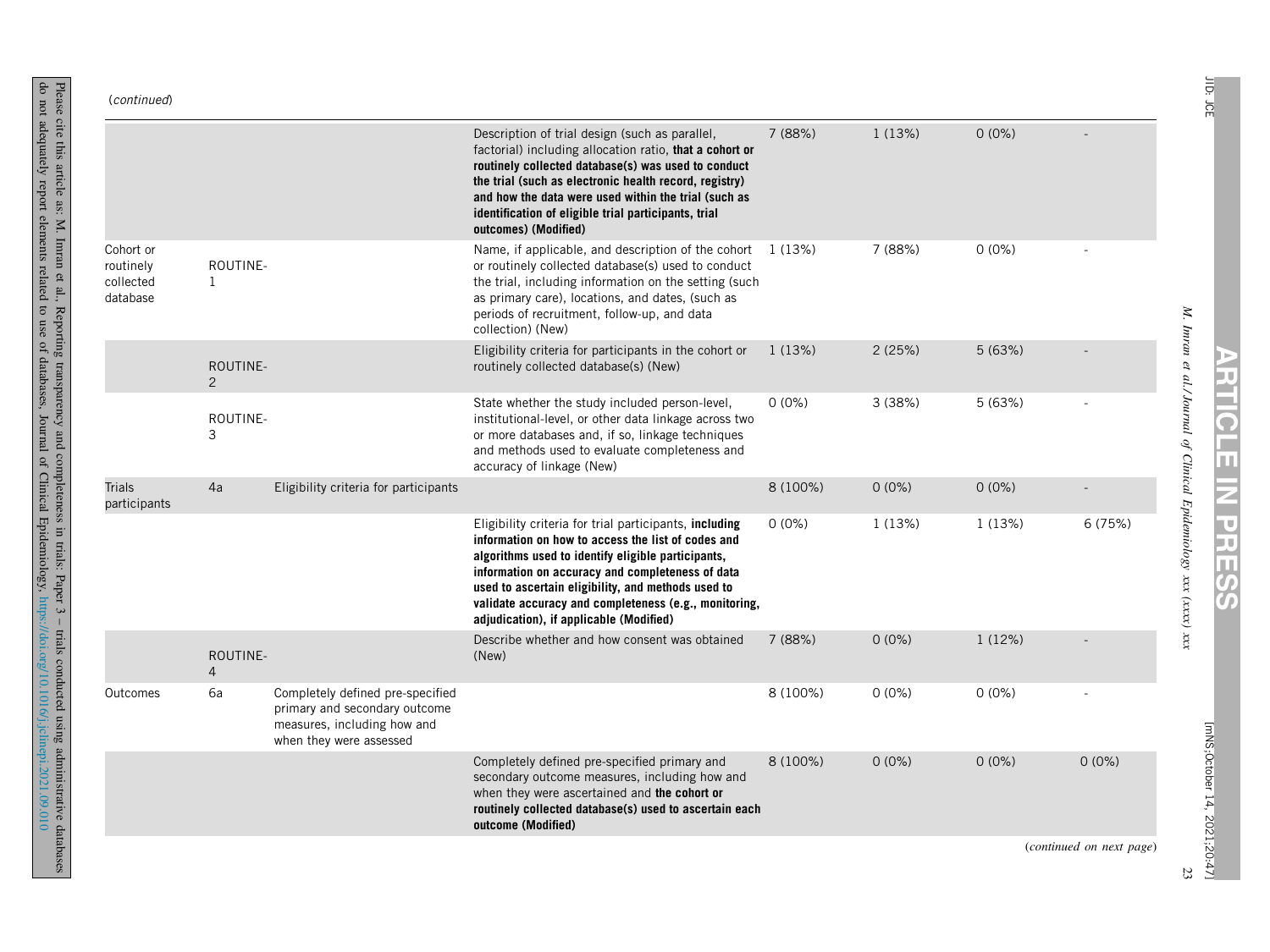| (continued)                                                   |               |                                                                                                                                                                                                            |                                                                                                                                                                                                                                                                                                                                                                                     |          |          |          |        |
|---------------------------------------------------------------|---------------|------------------------------------------------------------------------------------------------------------------------------------------------------------------------------------------------------------|-------------------------------------------------------------------------------------------------------------------------------------------------------------------------------------------------------------------------------------------------------------------------------------------------------------------------------------------------------------------------------------|----------|----------|----------|--------|
|                                                               | ROUTINE-<br>5 |                                                                                                                                                                                                            | Information on how to access the list of codes and<br>algorithms used to define or derive the outcomes<br>from the cohort or routinely collected database(s)<br>used to conduct the trial, information on accuracy<br>and completeness of outcome variables, and<br>methods used to validate accuracy and<br>completeness (e.g., monitoring, adjudication), if<br>applicable. (New) | $0(0\%)$ | 3(38%)   | 5(63%)   |        |
| Allocation<br>concealment<br>mechanism                        | 9             | Mechanism used to implement<br>the random allocation sequence<br>(such as sequentially numbered<br>containers), describing any steps<br>taken to conceal the sequence<br>until interventions were assigned | Mechanism used to implement the random<br>allocation sequence (such as embedding an<br>automated randomiser within the cohort or routinely<br>collected database(s)), describing any steps taken to<br>conceal the sequence until interventions were<br>assigned (Modified)                                                                                                         | 1(13%)   | 1(13%)   | 6(75%)   |        |
| <b>Results</b>                                                |               |                                                                                                                                                                                                            |                                                                                                                                                                                                                                                                                                                                                                                     |          |          |          |        |
| Participant flow<br>(a diagram is<br>strongly<br>recommended) | 13a           | For each group, the numbers of<br>participants who were randomly<br>assigned, received intended<br>treatment, and were analysed for<br>the primary outcome                                                 |                                                                                                                                                                                                                                                                                                                                                                                     | 5(63%)   | 2(25%)   | 1(13%)   |        |
|                                                               |               |                                                                                                                                                                                                            | For each group, the number of participants in the<br>cohort or routinely collected database(s) used to<br>conduct the trial and the numbers screened for<br>eligibility, randomly assigned, offered and accepted<br>interventions (e.g., cohort multiple RCTs), received<br>intended treatment, and analysed for the primary<br>outcome (Modified)                                  | $0(0\%)$ | 3(38%)   | $0(0\%)$ | 5(63%) |
| <b>Discussion</b>                                             |               |                                                                                                                                                                                                            |                                                                                                                                                                                                                                                                                                                                                                                     |          |          |          |        |
| Interpretation                                                | 22            | Interpretation consistent with<br>results, balancing benefits and<br>harms, and considering other<br>relevant evidence                                                                                     |                                                                                                                                                                                                                                                                                                                                                                                     | 8 (100%) | $0(0\%)$ | $0(0\%)$ |        |
|                                                               |               |                                                                                                                                                                                                            | Interpretation consistent with results, balancing<br>benefits and harms, and considering other relevant<br>evidence, including the implications of using data<br>that were not collected to answer the trial research<br>questions (Modified)                                                                                                                                       | 2(25%)   | $0(0\%)$ | 6(75%)   |        |
| Other information                                             |               |                                                                                                                                                                                                            |                                                                                                                                                                                                                                                                                                                                                                                     |          |          |          |        |
| Funding                                                       | 25            | Sources of funding and other<br>support (such as supply of drugs),<br>role of funders                                                                                                                      |                                                                                                                                                                                                                                                                                                                                                                                     | 7 (88%)  | 1(13%)   | $0(0\%)$ |        |
|                                                               |               |                                                                                                                                                                                                            | Sources of funding and other support for both the<br>trial and the cohort or routinely collected database(s),<br>role of funders (Modified)                                                                                                                                                                                                                                         | $0(0\%)$ | 7 (88%)  | 1(13%)   |        |

24 JID:

JCE

*M.*

*Imran et al./ Journal of Clinical Epidemiology xxx (xxxx)* **ARTICLE Iz PRESS**

*xxx*

[mNS;October [mNS;October 14, 2021;20:47] 2021;20:47]